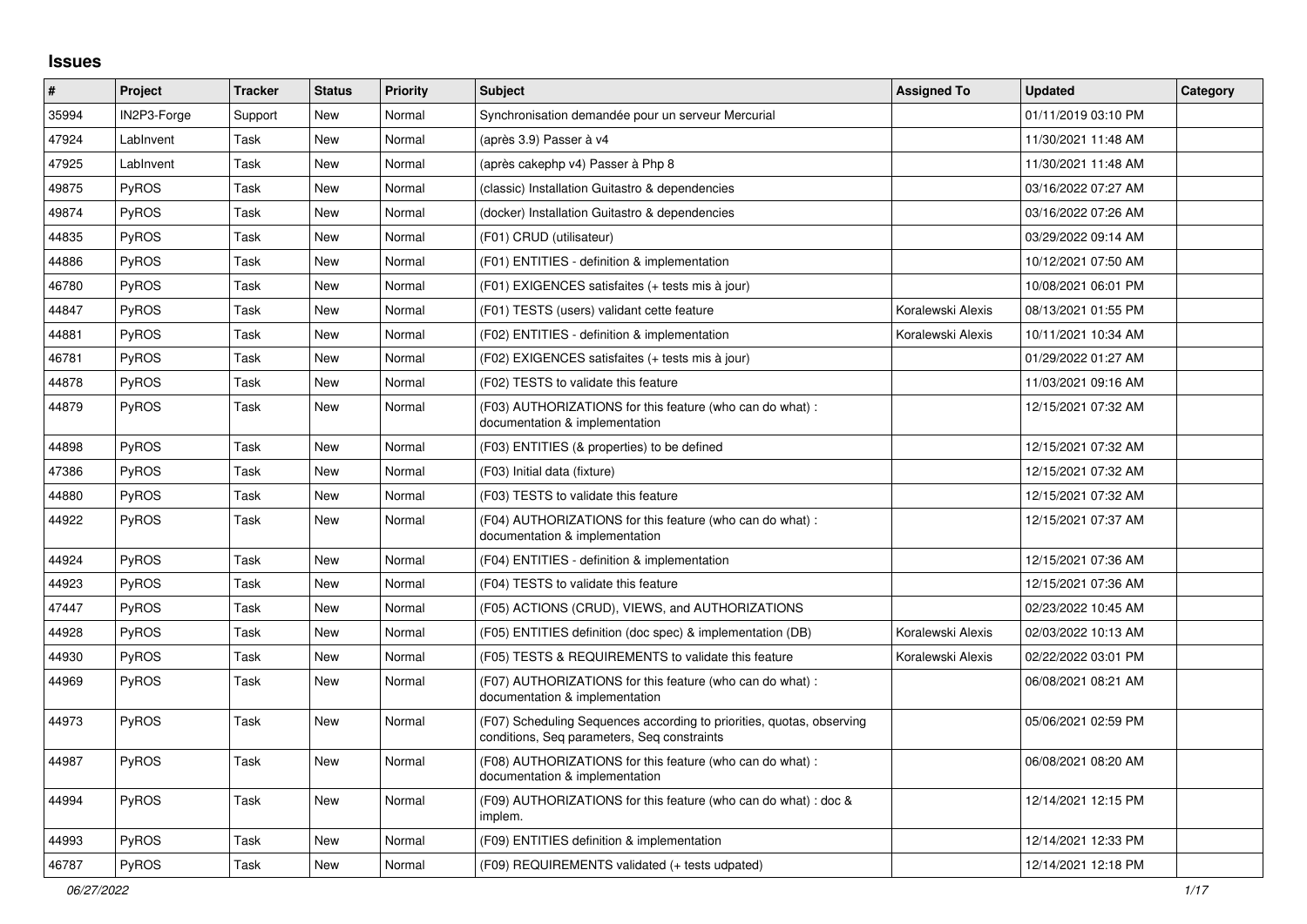| #     | Project       | <b>Tracker</b> | <b>Status</b> | <b>Priority</b> | <b>Subject</b>                                                                              | <b>Assigned To</b>     | <b>Updated</b>      | Category |
|-------|---------------|----------------|---------------|-----------------|---------------------------------------------------------------------------------------------|------------------------|---------------------|----------|
| 44995 | PyROS         | Task           | <b>New</b>    | Normal          | (F09) TESTS to validate this feature                                                        |                        | 10/08/2021 05:45 PM |          |
| 45291 | PyROS         | Task           | New           | Normal          | (F10) AUTHORIZATIONS for this feature (who can do what) :<br>documentation & implementation |                        | 06/08/2021 08:19 AM |          |
| 45290 | PyROS         | Task           | New           | Normal          | (F10) ENTITIES - definition & implementation                                                |                        | 06/03/2021 09:17 AM |          |
| 45346 | PyROS         | Task           | <b>New</b>    | Normal          | (F10) ENTITIES - Initial data (fixture)                                                     |                        | 06/03/2021 09:17 AM |          |
| 45292 | <b>PyROS</b>  | Task           | New           | Normal          | (F10) TESTS to validate this feature                                                        |                        | 05/27/2021 11:11 AM |          |
| 47387 | PyROS         | Task           | <b>New</b>    | Normal          | (F14) CRUD config                                                                           |                        | 01/29/2022 01:24 AM |          |
| 47388 | PyROS         | Task           | New           | High            | (F14) ENTITIES - definition & implementation - CONFIG FILES                                 |                        | 01/29/2022 01:25 AM |          |
| 46788 | PyROS         | Task           | <b>New</b>    | Normal          | (F14) EXIGENCES satisfaites (+ tests mis à jour)                                            |                        | 01/29/2022 01:24 AM |          |
| 45818 | PyROS         | Task           | <b>New</b>    | Normal          | (F14) TESTS to validate this feature                                                        |                        | 08/09/2021 10:43 AM |          |
| 44166 | <b>PyROS</b>  | Task           | New           | High            | (GF1) DOCUMENTATION                                                                         |                        | 03/04/2022 11:57 AM |          |
| 44389 | PyROS         | Task           | <b>New</b>    | High            | (GF1) PROJECT MANAGEMENT (REDMINE FORGE) : Features, tasks,<br>gantt, kanban                |                        | 03/04/2022 11:56 AM |          |
| 44168 | <b>PyROS</b>  | Task           | <b>New</b>    | High            | (GF2) INSTALL & DEPLOY                                                                      |                        | 03/16/2022 07:27 AM |          |
| 47962 | LabInvent     | Task           | <b>New</b>    | Urgent          | (IRAP only) re-install inventirap avec php7                                                 |                        | 11/30/2021 03:17 PM |          |
| 48222 | LabInvent     | Task           | New           | Normal          | (NEW func) Gérer Suivi d'un User                                                            |                        | 12/13/2021 10:39 AM |          |
| 9525  | <b>IGOSat</b> | Task           | <b>New</b>    | Normal          | (ODB / SCAO) Conception de la SCAO / Interfaçage avec l'ODB                                 |                        | 03/27/2015 10:11 AM |          |
| 9151  | <b>IGOSat</b> | Task           | <b>New</b>    | Normal          | (ODB) Code de simulation fonctionelle                                                       |                        | 02/18/2015 05:13 PM |          |
| 9524  | <b>IGOSat</b> | Task           | New           | Normal          | (ODB) Logiciel de Vol                                                                       |                        | 03/24/2015 03:41 PM |          |
| 9136  | <b>IGOSat</b> | Task           | <b>New</b>    | Normal          | (PRO) Phase B                                                                               |                        | 03/24/2015 03:58 PM |          |
| 9137  | <b>IGOSat</b> | Task           | New           | Normal          | (PRO) Phase C                                                                               |                        | 03/24/2015 03:58 PM |          |
| 44914 | PyROS         | Task           | New           | Normal          | (re-)Démarrer, mettre en Pause, ou Stopper tout ou partie du système                        |                        | 04/30/2021 12:40 PM |          |
| 44945 | <b>PyROS</b>  | Task           | <b>New</b>    | Normal          | (READ 1) Sequence detailed view                                                             |                        | 02/03/2022 09:45 AM |          |
| 9527  | <b>IGOSat</b> | Task           | New           | Normal          | (SAE / ODB) Réalisation de cartes électroniques pour le satellite IGOSat                    |                        | 03/24/2015 03:52 PM |          |
| 9526  | <b>IGOSat</b> | Task           | <b>New</b>    | Normal          | (SCI) Electronique d'acquisition de l'instrument Scintillateur                              |                        | 03/24/2015 03:50 PM |          |
| 47912 | LabInvent     | Task           | New           | High            | (VUE) Elements et Helper                                                                    |                        | 11/30/2021 03:51 PM |          |
| 48757 | LabInvent     | Feature        | <b>New</b>    | Immediate       | *** F - DIVERS TODO (à dispatcher)                                                          | <b>Pallier Etienne</b> | 01/19/2022 04:12 PM |          |
| 47867 | LabInvent     | Task           | <b>New</b>    | High            | *** F - Autorisations (Users)                                                               |                        | 11/30/2021 03:47 PM |          |
| 47907 | LabInvent     | Task           | New           | Normal          | *** F - Config YAML (champs materiels) : champs obligatoires,<br>recommandés, ou readonly   |                        | 11/30/2021 01:25 PM |          |
| 47865 | LabInvent     | Feature        | New           | Normal          | *** F - Configuration générale                                                              |                        | 12/13/2021 11:06 AM |          |
| 47932 | LabInvent     | Feature        | New           | Normal          | *** F - DOC (documentation)                                                                 |                        | 11/30/2021 01:10 PM |          |
| 47864 | LabInvent     | Feature        | New           | Normal          | *** F - ENTITY - Autres                                                                     |                        | 11/30/2021 12:57 PM |          |
| 47895 | LabInvent     | Feature        | New           | Normal          | *** F - ENTITY - Documents attachés (à Materiel ou Suivi)                                   |                        | 12/13/2021 11:09 AM |          |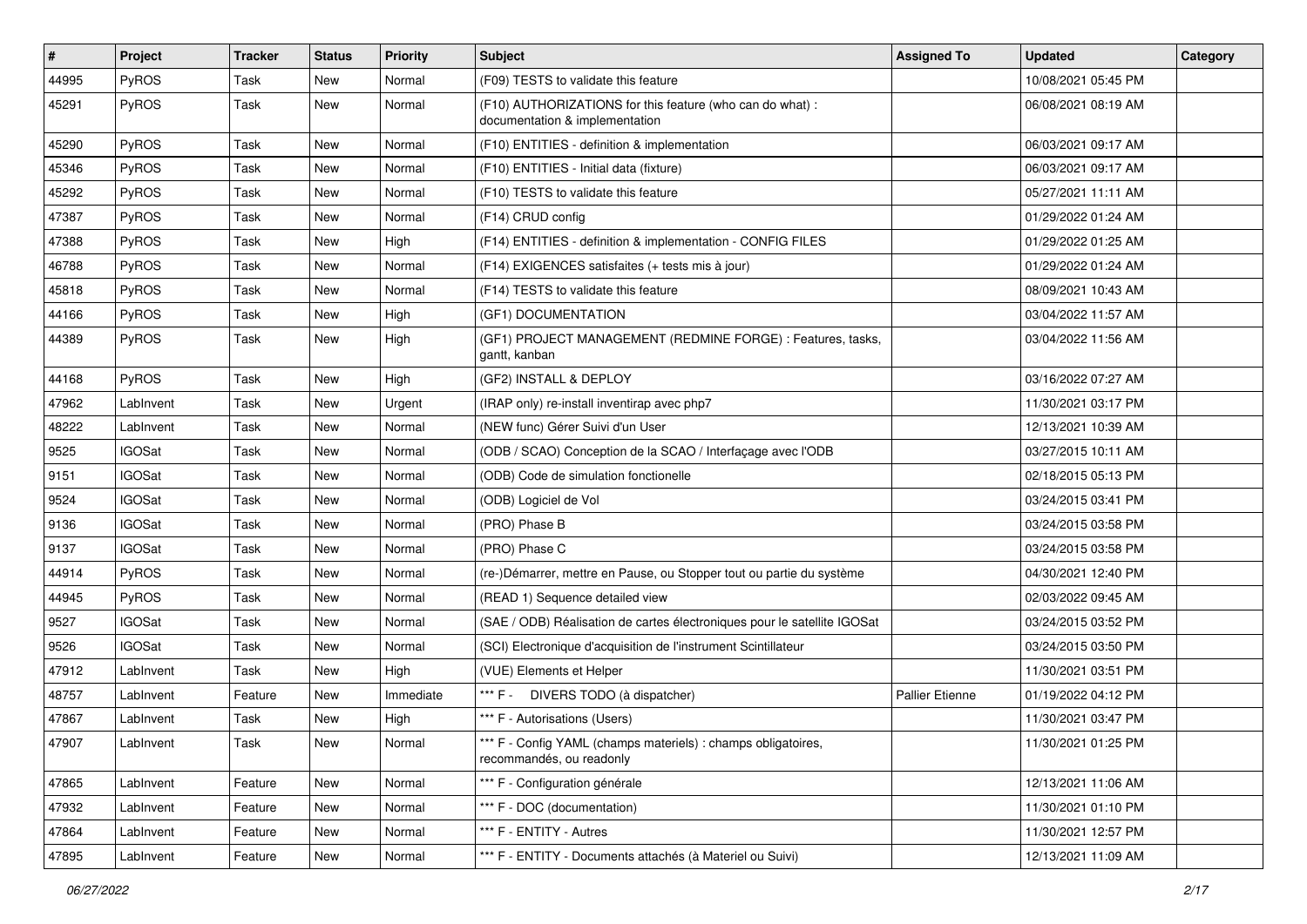| #     | Project      | <b>Tracker</b> | <b>Status</b> | <b>Priority</b> | <b>Subject</b>                                                                                                                        | <b>Assigned To</b> | <b>Updated</b>      | Category |
|-------|--------------|----------------|---------------|-----------------|---------------------------------------------------------------------------------------------------------------------------------------|--------------------|---------------------|----------|
| 47959 | LabInvent    | Task           | <b>New</b>    | Normal          | *** F - ENTITY - Fournisseurs                                                                                                         |                    | 11/30/2021 12:57 PM |          |
| 47957 | LabInvent    | Feature        | New           | Normal          | *** F - ENTITY - Les GROUPES (de User ou Materiel) : Thématique,<br>Métier, Projet, Site (+ Pole ou Service ?)                        |                    | 12/13/2021 11:12 AM |          |
| 47860 | LabInvent    | Feature        | New           | Immediate       | *** F - ENTITY - Materiels                                                                                                            |                    | 01/19/2022 03:51 PM |          |
| 47862 | LabInvent    | Feature        | <b>New</b>    | Normal          | *** F - ENTITY - Prets (de Materiel)                                                                                                  |                    | 12/13/2021 11:10 AM |          |
| 47930 | LabInvent    | Task           | <b>New</b>    | Normal          | *** F - ENTITY - QrCode                                                                                                               |                    | 11/30/2021 01:26 PM |          |
| 47861 | LabInvent    | Feature        | <b>New</b>    | Urgent          | *** F - ENTITY - Suivis (de Materiel ou User)                                                                                         |                    | 12/13/2021 11:10 AM |          |
| 47863 | LabInvent    | Feature        | New           | High            | *** F - ENTITY - Users                                                                                                                |                    | 11/30/2021 03:43 PM |          |
| 47875 | LabInvent    | Feature        | New           | Urgent          | *** F - ENTITY GÉNÉRIQUE - Actions & Vues génériques (&<br>Refactorisation)                                                           |                    | 12/01/2021 11:21 AM |          |
| 47951 | LabInvent    | Feature        | <b>New</b>    | Normal          | *** F - Etiquettes & Imprimantes                                                                                                      |                    | 11/30/2021 01:42 PM |          |
| 47921 | LabInvent    | Feature        | <b>New</b>    | Immediate       | *** F - Framework CakePhp                                                                                                             |                    | 12/02/2021 04:45 PM |          |
| 47866 | LabInvent    | Feature        | New           | Urgent          | *** F - Installation                                                                                                                  |                    | 12/13/2021 11:08 AM |          |
| 47897 | LabInvent    | Task           | <b>New</b>    | High            | *** F - Stats (Users)                                                                                                                 |                    | 11/30/2021 03:48 PM |          |
| 47868 | LabInvent    | Task           | New           | Normal          | *** F - Super Entité (AppController, AppTable)                                                                                        |                    | 11/30/2021 01:34 PM |          |
| 47869 | LabInvent    | Feature        | <b>New</b>    | Normal          | *** F - Tests                                                                                                                         |                    | 12/06/2021 02:28 PM |          |
| 44151 | PyROS        | Feature        | New           | High            | *** GF1 - PROJ - Project management, documentation, formation des<br>utilisateurs, interfaces, plan de justification de la définition |                    | 01/31/2022 11:32 AM |          |
| 44148 | <b>PyROS</b> | Feature        | New           | High            | *** GF2 - INST - Config, Install, udpate, deploy (IRAP, CNES, TAROT)                                                                  |                    | 03/16/2022 07:27 AM |          |
| 44659 | PyROS        | Feature        | New           | Normal          | *** GF3 - INFRA - Hardware, Operating System, Network, Security &<br>Safety                                                           |                    | 03/16/2022 04:51 PM |          |
| 44721 | PyROS        | Feature        | New           | Normal          | *** GF4 - QUAL - Quality & Tests - High level tests (integration &<br>functional), plan tests, validation des exigences (qualif)      |                    | 03/16/2022 04:55 PM |          |
| 45452 | PyROS        | Story          | New           | Normal          | *** REQ-0XX REQUIREMENTS FROM CNES (PR)                                                                                               |                    | 06/14/2021 01:17 PM |          |
| 44811 | PyROS        | Story          | New           | Normal          | *** REQ-100 FROM CCTP TAROT-NC & MEETINGS                                                                                             |                    | 03/16/2022 04:38 PM |          |
| 44812 | PyROS        | Story          | New           | Normal          | *** REQ-200 FOR TAROT NETWORK INTEGRATION                                                                                             |                    | 06/14/2021 01:13 PM |          |
| 44159 | PyROS        | Feature        | New           | Normal          | *** SF03 - ENV - Environment Monitoring (int/ext, observatory & weather)                                                              |                    | 05/05/2022 09:54 AM |          |
| 44161 | PyROS        | Feature        | <b>New</b>    | High            | *** SF04 - SPV - System Coordination & Supervision : Majordome<br>(Conducting) (head)                                                 |                    | 03/15/2022 04:45 PM |          |
| 44153 | <b>PyROS</b> | Feature        | <b>New</b>    | Normal          | *** SF05 - SEQ - Observation Sequences Management                                                                                     | Koralewski Alexis  | 02/23/2022 10:45 AM |          |
| 44158 | PyROS        | Feature        | New           | Normal          | *** SF06 - ALR - Alerts Management                                                                                                    |                    | 03/15/2022 04:46 PM |          |
| 44160 | PyROS        | Feature        | New           | Normal          | *** SF07 - PLN - Observation Sequences Planning & Scheduling                                                                          |                    | 03/15/2022 04:46 PM |          |
| 44162 | PyROS        | Feature        | New           | High            | *** SF08 - EXE (SOX) - Observation Sequence (SO) eXecution                                                                            |                    | 03/15/2022 04:46 PM |          |
| 44163 | PyROS        | Feature        | New           | Normal          | *** SF09 - CMC - Command Control - Telescope & Instruments Control &<br>Monitoring (DeviceController, AgentDevice)                    |                    | 03/16/2022 07:28 AM |          |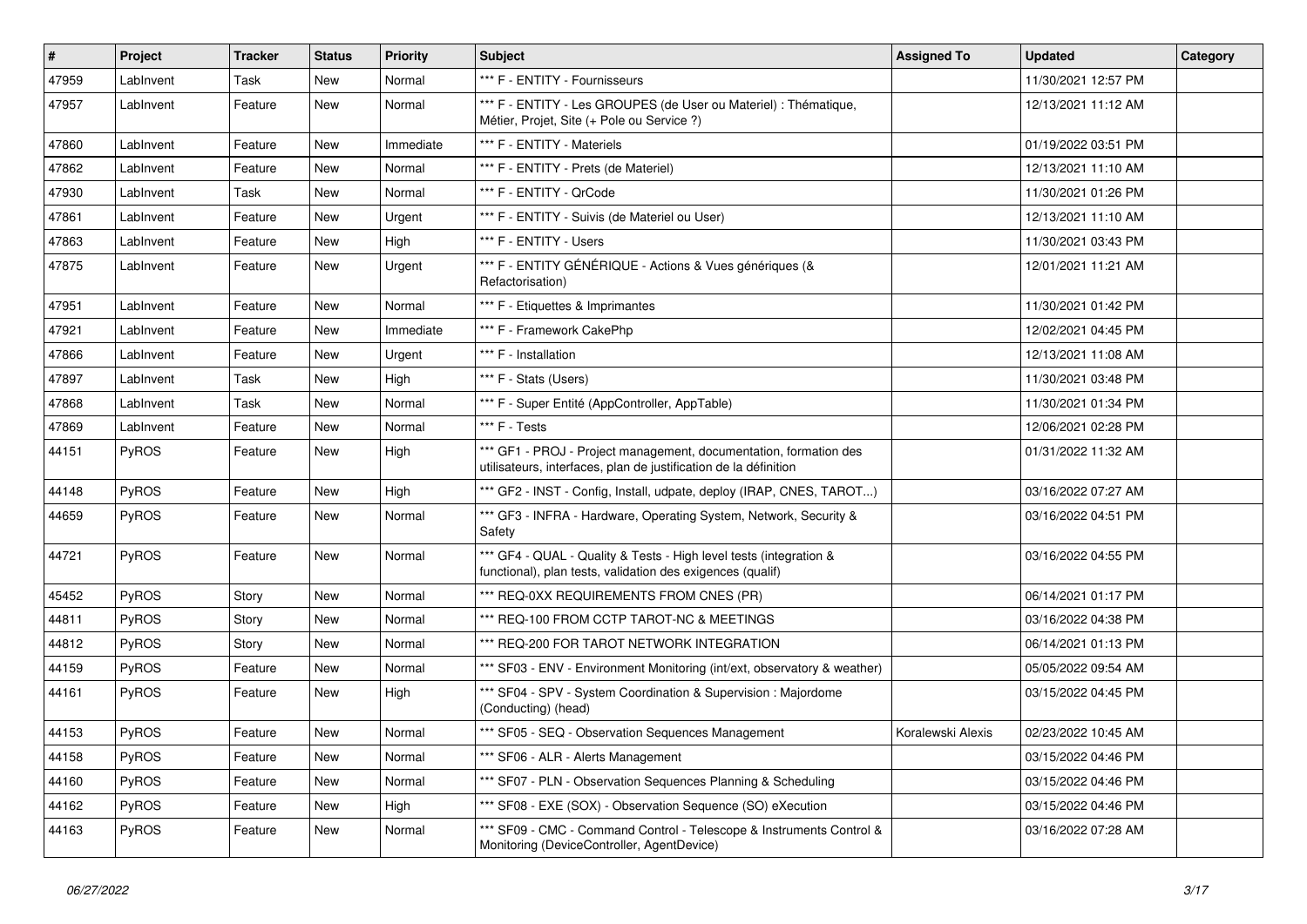| $\vert$ # | Project          | <b>Tracker</b> | <b>Status</b> | <b>Priority</b> | <b>Subject</b>                                                                            | <b>Assigned To</b>  | <b>Updated</b>      | Category |
|-----------|------------------|----------------|---------------|-----------------|-------------------------------------------------------------------------------------------|---------------------|---------------------|----------|
| 44584     | PyROS            | Feature        | New           | Normal          | *** SF10 - CAL - Calibration (Dark/Bias/Flat)                                             |                     | 03/15/2022 04:48 PM |          |
| 44514     | PyROS            | Feature        | New           | Normal          | *** SF11 - IPC - Images Processing (Grenouille)                                           | Klotz Alain         | 03/15/2022 04:44 PM |          |
| 44164     | <b>PyROS</b>     | Feature        | New           | Normal          | *** SF12 - IAN - Images Analysis (Triton)                                                 |                     | 03/15/2022 04:48 PM |          |
| 44661     | PyROS            | Feature        | New           | Normal          | *** SF13 - IAF - Images Fetching (quicklook & download)                                   |                     | 03/15/2022 04:49 PM |          |
| 44172     | PyROS            | Feature        | New           | High            | *** SF14 - OCF - Observatory Unit & Site Configuration                                    |                     | 01/29/2022 01:24 AM |          |
| 44658     | PyROS            | Feature        | New           | High            | *** SF15 - SST - START&STOP - System Startup (launch), monitoring,<br>and Shutdown        |                     | 05/24/2022 02:55 PM |          |
| 44165     | PyROS            | Feature        | New           | Normal          | *** SF16 - DSH - General monitoring : Dashboard (website)                                 |                     | 03/15/2022 11:26 PM |          |
| 45485     | PyROS            | Feature        | New           | High            | **** D0 - GENERAL, ADMINISTRATIVE & TECHNICAL                                             |                     | 03/16/2022 04:53 PM |          |
| 45480     | PyROS            | Feature        | New           | High            | **** D1 - System Security & Control                                                       |                     | 05/24/2022 02:55 PM |          |
| 45481     | PyROS            | Feature        | New           | Normal          | **** D2 - Users & Programs                                                                |                     | 03/29/2022 09:17 AM |          |
| 45482     | PyROS            | Feature        | New           | High            | **** D3 - Sequences submission & plannig                                                  |                     | 02/22/2022 03:01 PM |          |
| 45483     | PyROS            | Feature        | New           | High            | **** D4 - Images production (L0)                                                          |                     | 03/16/2022 07:28 AM |          |
| 45484     | PyROS            | Feature        | New           | Normal          | **** D5 - Images management (L1-L2)                                                       |                     | 02/02/2022 02:36 PM |          |
| 44713     | PyROS            | Story          | New           | Normal          | **** REQ-020 CCTP                                                                         |                     | 07/01/2021 08:30 AM |          |
| 44717     | PyROS            | Story          | New           | Normal          | **** REQ-022 TAROT NC                                                                     |                     | 06/14/2021 01:19 PM |          |
| 44718     | PyROS            | Story          | New           | Normal          | **** REQ-025 AJOUT TNC                                                                    |                     | 06/14/2021 01:19 PM |          |
| 44715     | PyROS            | Story          | New           | Normal          | **** REQ-065 AJOUT UPGRADE                                                                |                     | 06/14/2021 01:19 PM |          |
| 44716     | PyROS            | Story          | New           | Normal          | **** REQ-071 AJOUT OSMOSE                                                                 |                     | 06/14/2021 01:19 PM |          |
| 5838      | <b>AGATA DAQ</b> | Support        | New           | Normal          | /agatadisks                                                                               | Aubert Yann         | 01/17/2014 06:07 PM |          |
| 47954     | LabInvent        | Task           | New           | Normal          | 1 - CREATED                                                                               |                     | 11/30/2021 01:27 PM |          |
| 47953     | LabInvent        | Task           | New           | Normal          | 2a - TOBEORDERED (optionnel)                                                              |                     | 11/30/2021 01:27 PM |          |
| 47935     | LabInvent        | Task           | New           | Normal          | 2b - VALIDATED                                                                            |                     | 11/30/2021 01:27 PM |          |
| 47936     | LabInvent        | Task           | New           | High            | 3-4 - TBO & ARCHIVED                                                                      |                     | 11/30/2021 03:43 PM |          |
| 49216     | PyROS            | Task           | New           | Normal          | 4 - (L1c) - Combinaison d'images                                                          | Klotz Alain         | 02/02/2022 02:36 PM |          |
| 49217     | PyROS            | Task           | New           | Normal          | 5 - (L2) Critères de qualité d'image (+ json QUAL)                                        | Klotz Alain         | 02/02/2022 02:37 PM |          |
| 47927     | LabInvent        | Task           | New           | High            | A gérer via fichier conf YAML                                                             |                     | 11/30/2021 03:47 PM |          |
| 187       | RIsngCons        | Feature        | New           | Low             | Abort limit/delete/ack                                                                    | <b>Puel Mattieu</b> | 10/07/2009 01:08 PM |          |
| 47872     | LabInvent        | Task           | New           | High            | Actions & Vues                                                                            |                     | 11/30/2021 03:42 PM |          |
| 8099      | LC <sub>2</sub>  | Feature        | New           | High            | Add business rule forbidding empty CRT-DSP configuration (at least 1<br>manu per CRT DSP) | Lafage Vincent      | 10/27/2014 07:00 PM |          |
| 1336      | Pipelet          | Task           | New           | Low             | Add comments in multiplex                                                                 |                     | 02/24/2011 10:17 AM |          |
| 9704      | Lavoisier        | Feature        | New           | Normal          | add option --override to lavoisier-upgrade.sh                                             |                     | 04/15/2015 10:07 AM |          |
| 34801     | Lavoisier        | Feature        | New           | Normal          | add support for attribute @if in element view/variable                                    |                     | 07/31/2018 12:57 PM |          |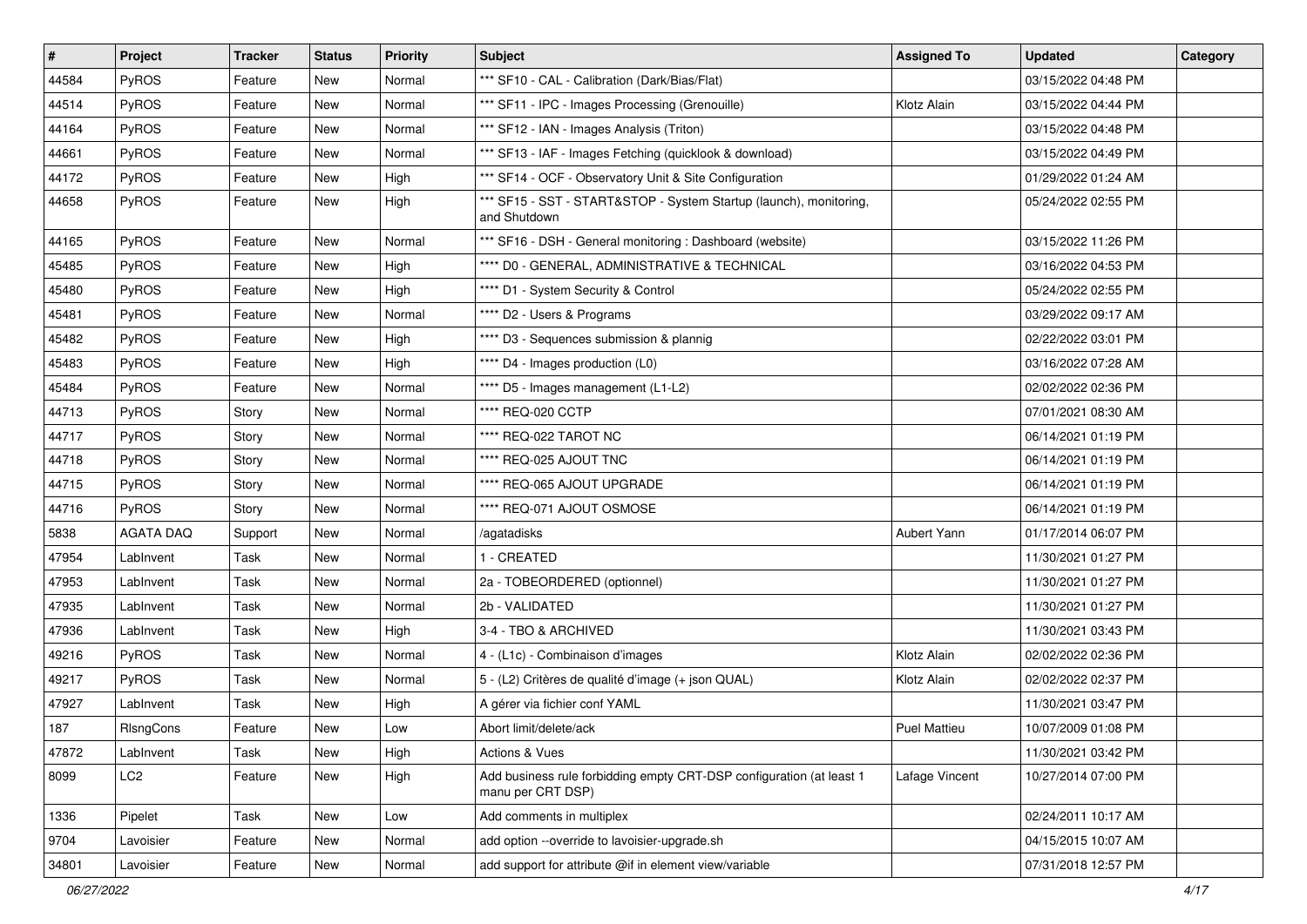| $\vert$ # | Project                              | <b>Tracker</b> | <b>Status</b> | <b>Priority</b> | <b>Subject</b>                                                                                   | <b>Assigned To</b> | <b>Updated</b>      | Category |
|-----------|--------------------------------------|----------------|---------------|-----------------|--------------------------------------------------------------------------------------------------|--------------------|---------------------|----------|
| 37461     | Lavoisier                            | Feature        | New           | Normal          | add support for jdk 11                                                                           |                    | 04/25/2019 01:53 PM |          |
| 12963     | <b>PEM</b>                           | <b>Bug</b>     | New           | Normal          | add_tool crash                                                                                   |                    | 03/24/2016 09:10 AM |          |
| 48280     | PyROS                                | Task           | New           | Normal          | Agent dérivé de l'Agent général (ex: AgentA, AgentB, AgentC, ou AgentM<br>pour le envmonitoring) |                    | 12/14/2021 03:00 PM |          |
| 48278     | PyROS                                | Task           | <b>New</b>    | High            | AGENT général (dont dépendent tous les agents et AgentDevices)                                   |                    | 01/29/2022 01:05 AM |          |
| 47966     | LabInvent                            | Task           | New           | Normal          | Ajouter test Commande (avec devis joint)                                                         |                    | 11/30/2021 04:17 PM |          |
| 47945     | LabInvent                            | Task           | <b>New</b>    | Normal          | <b>ALL</b>                                                                                       |                    | 11/30/2021 12:23 PM |          |
| 714       | <b>TReqS</b>                         | <b>Bug</b>     | New           | High            | Annuler un staging en cours                                                                      |                    | 03/24/2015 04:34 PM |          |
| 5765      | <b>AGATA DAQ</b>                     | Bug            | New           | Normal          | Anode01                                                                                          |                    | 01/08/2014 02:44 PM |          |
| 49541     | PyROS                                | Task           | <b>New</b>    | Normal          | API REST (scripting du website via script pyros_api.py)                                          | Koralewski Alexis  | 03/15/2022 11:26 PM |          |
| 49155     | <b>PyROS</b>                         | Task           | New           | Normal          | Architecture décentralisée en plusieurs noeuds (communication via BD)                            |                    | 01/31/2022 12:09 PM |          |
| 47375     | PyROS                                | Task           | <b>New</b>    | Normal          | Association quota SP                                                                             |                    | 10/11/2021 10:37 AM |          |
| 48290     | PyROS                                | Task           | New           | Normal          | Auto mode                                                                                        |                    | 12/14/2021 12:35 PM |          |
| 47871     | LabInvent                            | Task           | New           | Normal          | Autorisations                                                                                    |                    | 11/30/2021 01:29 PM |          |
| 47878     | LabInvent                            | Task           | <b>New</b>    | High            | Autres                                                                                           |                    | 11/30/2021 03:44 PM |          |
| 44393     | PyROS                                | Task           | New           | Normal          | Back Office (Administration) - Site diango admin                                                 | Koralewski Alexis  | 02/02/2022 12:07 PM |          |
| 49889     | PyROS                                | Task           | New           | Normal          | Backup                                                                                           |                    | 03/16/2022 04:49 PM |          |
| 11059     | <b>CLASS</b>                         | <b>Bug</b>     | New           | Normal          | Bad packaging of 4.1.0.tar.gaz                                                                   |                    | 10/09/2015 06:31 AM |          |
| 1566      | Pipelet                              | <b>Bug</b>     | New           | Low             | Bug daemon cherrypy on Macintosh                                                                 |                    | 05/10/2011 12:14 PM |          |
| 48005     | LabInvent                            | Task           | <b>New</b>    | Normal          | <b>Bugfix toutes les Deprecated Errors</b>                                                       |                    | 12/06/2021 02:37 PM |          |
| 5751      | Electronic Control<br>and Monitoring | Feature        | New           | Low             | buildcfg with some error message                                                                 |                    | 01/06/2014 05:43 PM |          |
| 47445     | PyROS                                | Task           | <b>New</b>    | Normal          | CAHIER DE RECETTE (NC)                                                                           |                    | 10/11/2021 11:31 AM |          |
| 5202      | <b>RENOIR</b> chat                   | Task           | New           | Low             | Calibrating with style: Gaia self-calibration                                                    | Zoubian Julien     | 10/03/2013 04:57 AM |          |
| 45049     | PyROS                                | Task           | New           | Normal          | <b>CAMERA FLI</b>                                                                                |                    | 07/16/2021 09:34 AM |          |
| 47960     | LabInvent                            | Task           | <b>New</b>    | Immediate       | <b>CHAMPS</b>                                                                                    |                    | 01/19/2022 03:51 PM |          |
| 47906     | LabInvent                            | Task           | New           | Urgent          | Champs virtuels                                                                                  |                    | 11/30/2021 03:50 PM |          |
| 9512      | TReqS                                | Task           | New           | Normal          | Change 'jtregs' keyword to 'tregs'                                                               | Chambon Bernard    | 03/24/2015 05:50 PM |          |
| 44915     | PyROS                                | Task           | New           | Normal          | Changer le mode du système : passer en mode manuel (maintenance) ou<br>automatique               |                    | 12/15/2021 07:37 AM |          |
| 47889     | LabInvent                            | Task           | New           | Normal          | Changer statut - setStatusTo*()                                                                  |                    | 11/30/2021 01:19 PM |          |
| 6748      | <b>CLASS</b>                         | Feature        | New           | Normal          | Charger un parc présimulé à partir du .root                                                      |                    | 04/03/2014 11:36 AM |          |
| 49162     | PyROS                                | Task           | New           | Normal          | Check sequence validity                                                                          | Klotz Alain        | 02/03/2022 10:23 AM |          |
| 49224     | PyROS                                | Task           | New           | Normal          | Choisir le bias, le flat, et le dark (en fn des metadata)                                        | Klotz Alain        | 02/02/2022 02:19 PM |          |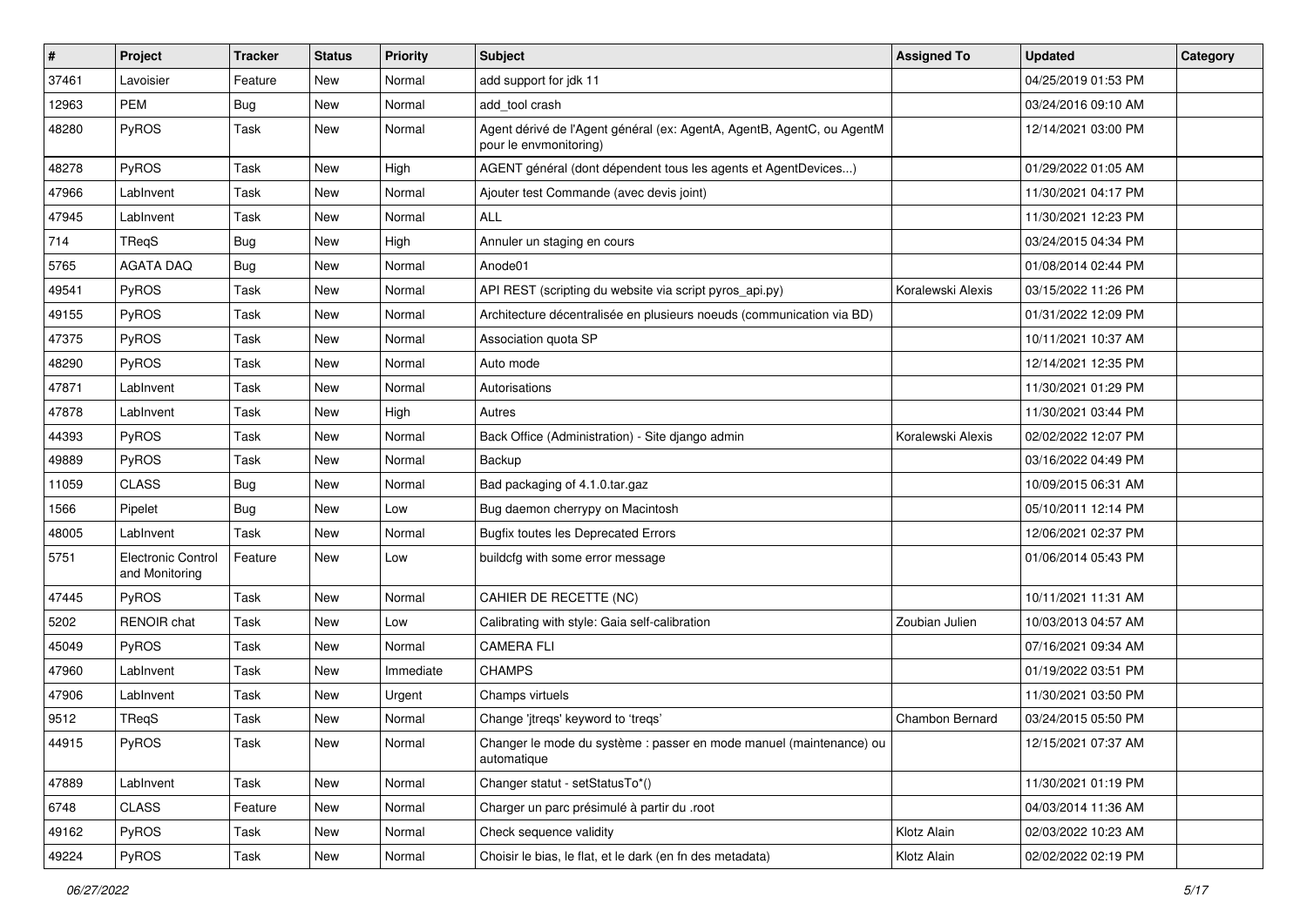| #     | Project                 | <b>Tracker</b> | <b>Status</b> | <b>Priority</b> | <b>Subject</b>                                                                                                  | <b>Assigned To</b> | <b>Updated</b>      | Category |
|-------|-------------------------|----------------|---------------|-----------------|-----------------------------------------------------------------------------------------------------------------|--------------------|---------------------|----------|
| 10786 | <b>CLASS</b>            | <b>Bug</b>     | <b>New</b>    | Normal          | CLASS Stopped by a "KILL" signal                                                                                |                    | 08/31/2015 07:00 PM |          |
| 48271 | PyROS                   | Task           | New           | High            | CLASSIC installation (with venv)                                                                                |                    | 03/16/2022 07:27 AM |          |
| 47946 | LabInvent               | Task           | New           | Normal          | classic only                                                                                                    |                    | 12/03/2021 09:50 AM |          |
| 9550  | TReqS                   | Task           | <b>New</b>    | Normal          | client.pl distribution                                                                                          | Chambon Bernard    | 03/27/2015 10:22 AM |          |
| 47890 | LabInvent               | Task           | New           | High            | Commander (demande achat)                                                                                       |                    | 01/19/2022 03:48 PM |          |
| 520   | TReqS                   | Feature        | <b>New</b>    | Normal          | Communication entre Serveur et Client sans Base de données                                                      |                    | 03/24/2015 04:37 PM |          |
| 44906 | PyROS                   | Task           | <b>New</b>    | Normal          | Compute and save Observing conditions                                                                           |                    | 12/15/2021 07:35 AM |          |
| 44904 | <b>PyROS</b>            | Task           | New           | Normal          | Compute, save, and provide higher level (useful) parameters and<br>synthesis from multiple detectors            |                    | 12/15/2021 07:34 AM |          |
| 49870 | PyROS                   | Task           | New           | Normal          | Config générale : logo, pagination, couleurs, options générales, options<br>par feature,                        |                    | 03/15/2022 11:11 PM |          |
| 49871 | <b>PyROS</b>            | Task           | <b>New</b>    | Normal          | Config par défaut (à définir)                                                                                   |                    | 03/15/2022 11:11 PM |          |
| 45003 | <b>PyROS</b>            | <b>Task</b>    | New           | Normal          | Config Read & View                                                                                              | Koralewski Alexis  | 08/09/2021 10:43 AM |          |
| 7037  | <b>Topology Manager</b> | Feature        | New           | Normal          | Configuration file for TM                                                                                       |                    | 04/30/2014 03:11 PM |          |
| 49210 | PyROS                   | Task           | <b>New</b>    | Normal          | CONFIGURATION GENERALE                                                                                          |                    | 03/15/2022 11:11 PM |          |
| 938   | SphereLib               | <b>Bug</b>     | New           | Low             | Construction icosahedron                                                                                        |                    | 09/29/2010 11:32 AM |          |
| 44355 | <b>PyROS</b>            | Task           | New           | Normal          | Construire une nouvelle grammaire générique de commandes, basée sur<br>INDI (pyros doit parler INDI par défaut) |                    | 03/25/2021 05:37 PM |          |
| 9883  | <b>CLASS</b>            | <b>Bug</b>     | New           | High            | Copy past from user manual                                                                                      |                    | 05/18/2015 10:26 PM |          |
| 49227 | <b>PyROS</b>            | Task           | <b>New</b>    | Normal          | Corrections cosmétiques (de pixels)                                                                             | Klotz Alain        | 02/02/2022 02:19 PM |          |
| 44932 | <b>PyROS</b>            | Task           | New           | Normal          | CREATE a Sequence (must be attached to a valid SP)                                                              |                    | 02/23/2022 12:02 PM |          |
| 45294 | <b>PyROS</b>            | Task           | <b>New</b>    | Normal          | Create BIAS files (acquisition)                                                                                 |                    | 05/27/2021 11:22 AM |          |
| 45295 | PyROS                   | Task           | <b>New</b>    | Normal          | Create DARK files (acquisition)                                                                                 |                    | 05/27/2021 11:22 AM |          |
| 45293 | PyROS                   | Task           | <b>New</b>    | Normal          | Create FLAT files (acquisition)                                                                                 |                    | 05/27/2021 11:21 AM |          |
| 44891 | PyROS                   | Task           | New           | Normal          | Create/Update                                                                                                   |                    | 09/14/2021 11:48 AM |          |
| 47911 | LabInvent               | Task           | New           | Normal          | Create/Update (add edit generic)                                                                                |                    | 11/30/2021 11:04 AM |          |
| 47879 | LabInvent               | Task           | New           | High            | Create/Update - add_edit                                                                                        |                    | 11/30/2021 03:42 PM |          |
| 49250 | PyROS                   | Task           | New           | Normal          | <b>CREATE/UPDATE Sequence</b>                                                                                   |                    | 02/23/2022 12:02 PM |          |
| 432   | Smurf                   | Bug            | New           | High            | creation de fichiers vides                                                                                      |                    | 04/23/2021 11:44 AM |          |
| 3039  | <b>APCScheduler</b>     | Feature        | New           | Normal          | création de tarball sans exécutable                                                                             |                    | 07/31/2012 06:11 PM |          |
| 47876 | LabInvent               | Task           | New           | High            | CRUD                                                                                                            |                    | 11/30/2021 03:42 PM |          |
| 48287 | PyROS                   | Task           | New           | Normal          | cRuD (only Read & Delete) - View (& Kill) currently running Agents                                              |                    | 12/14/2021 12:26 PM |          |
| 47950 | LabInvent               | Task           | New           | Normal          | DB complète à mettre à jour                                                                                     |                    | 11/30/2021 12:26 PM |          |
| 4932  | <b>DCOD</b>             | Task           | New           | Low             | DCOD testing                                                                                                    | Grave Xavier       | 08/26/2013 03:35 PM |          |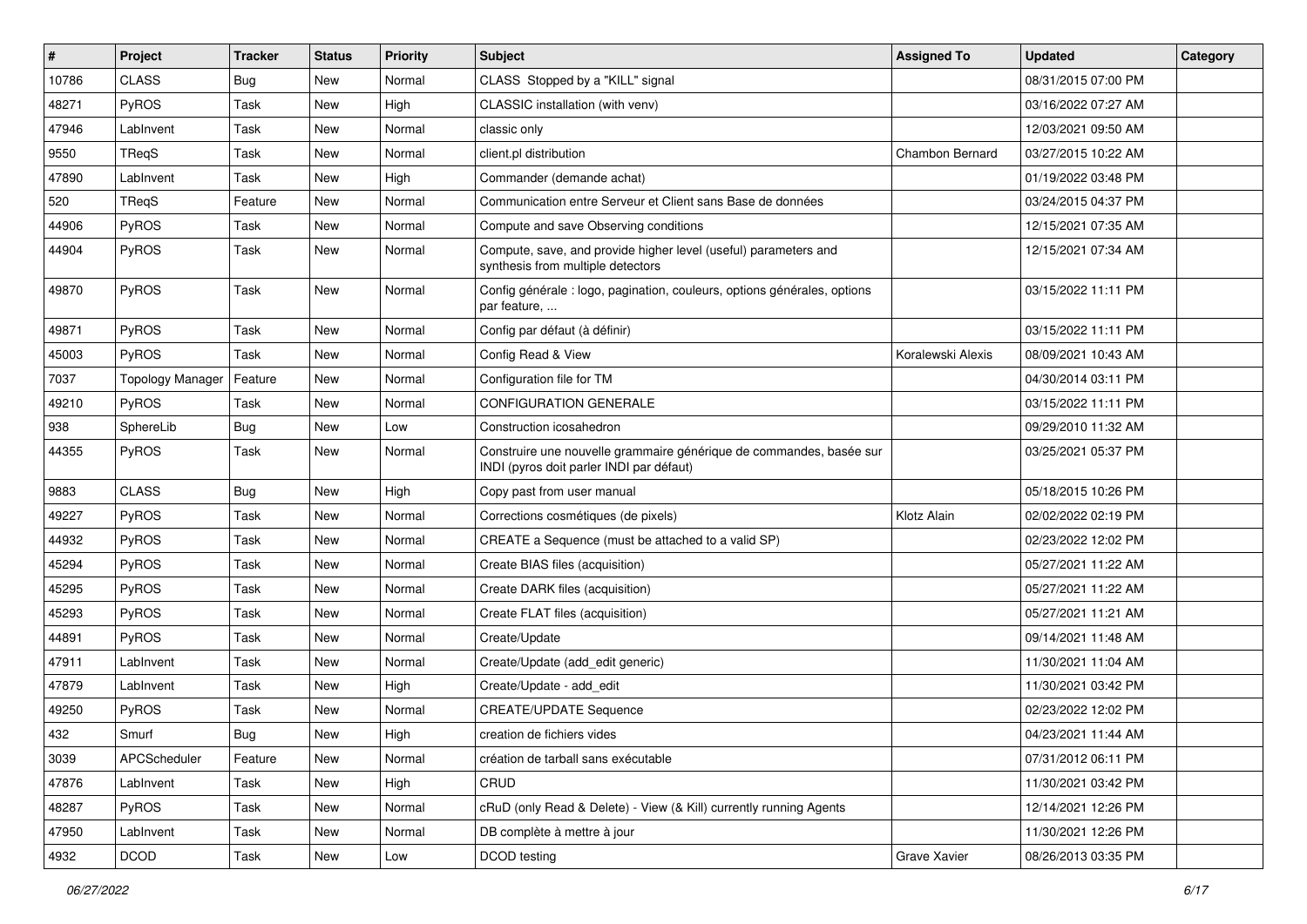| #     | Project                                  | <b>Tracker</b> | <b>Status</b> | <b>Priority</b> | <b>Subject</b>                                                                   | <b>Assigned To</b>     | <b>Updated</b>      | Category |
|-------|------------------------------------------|----------------|---------------|-----------------|----------------------------------------------------------------------------------|------------------------|---------------------|----------|
| 45748 | <b>PyROS</b>                             | Task           | <b>New</b>    | Normal          | Définir Accesseurs (getX())                                                      |                        | 01/29/2022 01:21 AM |          |
| 45018 | PyROS                                    | Task           | New           | High            | Définir config pour TNC (4 channels Cam)                                         | Klotz Alain            | 10/12/2021 08:52 AM |          |
| 11452 | <b>LSTCam low-level</b><br>data analysis | Task           | New           | High            | Definition of LST mini-camera tests                                              | Nakajima Daisuke       | 05/31/2018 04:54 PM |          |
| 47958 | LabInvent                                | Task           | <b>New</b>    | Normal          | delete (generic)                                                                 |                        | 11/30/2021 12:47 PM |          |
| 47882 | LabInvent                                | Task           | New           | High            | Delete - delete                                                                  |                        | 11/30/2021 03:42 PM |          |
| 44921 | PyROS                                    | Task           | <b>New</b>    | Normal          | Démarrage de la production des fichiers de calibration (fin de nuit)             |                        | 04/30/2021 12:43 PM |          |
| 44920 | PyROS                                    | Task           | New           | Normal          | Démarrage ou fin des observations (début/fin de nuit)                            |                        | 04/30/2021 12:43 PM |          |
| 45043 | PyROS                                    | Task           | New           | High            | Démo IRAP (install classique ?) + retrouver ancienne utilisation de<br>PlcConfig | <b>Pallier Etienne</b> | 12/14/2021 12:00 PM |          |
| 516   | TReqS                                    | Feature        | <b>New</b>    | Normal          | Désactiver des queues                                                            |                        | 03/24/2015 04:24 PM |          |
| 47390 | PyROS                                    | Task           | <b>New</b>    | Normal          | Device Agent (AgentDevice) (de type Agent)                                       |                        | 12/14/2021 12:32 PM |          |
| 47392 | PyROS                                    | Task           | <b>New</b>    | Normal          | Device Commands Grammar (Generic & Native)                                       |                        | 12/14/2021 12:32 PM |          |
| 47393 | <b>PyROS</b>                             | Task           | <b>New</b>    | Normal          | Device Config file (cf F14)                                                      |                        | 12/14/2021 12:33 PM |          |
| 47389 | PyROS                                    | Task           | <b>New</b>    | Normal          | Device Controller (DeviceController)                                             |                        | 12/14/2021 12:29 PM |          |
| 47391 | <b>PyROS</b>                             | Task           | New           | Normal          | Device Simulator (DeviceSimulator)                                               |                        | 12/14/2021 12:32 PM |          |
| 3992  | Pipelet                                  | Feature        | <b>New</b>    | Low             | directory in data with specific color                                            |                        | 02/20/2013 05:19 PM |          |
| 5726  | <b>Topology Manager</b>                  | Feature        | New           | Normal          | Display                                                                          |                        | 01/06/2014 09:21 AM |          |
| 37910 | Lavoisier                                | Feature        | New           | High            | do not log AdaptorException when they are already sent to the user               |                        | 07/25/2019 09:41 AM |          |
| 47947 | LabInvent                                | Task           | <b>New</b>    | High            | docker only                                                                      |                        | 12/13/2021 11:07 AM |          |
| 3954  | Pipelet                                  | Task           | New           | Low             | Documentation: Environment cheat sheet                                           |                        | 02/13/2013 11:00 AM |          |
| 47441 | PyROS                                    | Task           | New           | Normal          | DOSSIER DE DÉFINITION                                                            |                        | 10/11/2021 11:32 AM |          |
| 47446 | PyROS                                    | Task           | <b>New</b>    | Normal          | <b>DOSSIER SSI</b>                                                               |                        | 10/11/2021 11:32 AM |          |
| 425   | TReqS                                    | Feature        | New           | Low             | Durée de vie des métadata                                                        |                        | 03/24/2015 04:30 PM |          |
| 7655  | <b>AGATA DAQ</b>                         | Bug            | <b>New</b>    | Normal          | E-log                                                                            |                        | 07/08/2014 09:46 AM |          |
| 10273 | <b>PEM</b>                               | Feature        | New           | Normal          | Easier configuration process                                                     |                        | 07/01/2015 11:11 AM |          |
| 47952 | LabInvent                                | Task           | New           | High            | Ecran d'accueil à restructurer                                                   |                        | 11/30/2021 03:43 PM |          |
| 423   | TReqS                                    | Feature        | <b>New</b>    | High            | Écrire une toolbox pour administration                                           |                        | 03/24/2015 04:40 PM |          |
| 5799  | AGATA DAQ                                | Feature        | New           | High            | ELOG not available from GSI guest network                                        | Aubert Yann            | 01/15/2014 05:54 PM |          |
| 5377  | <b>CLASS</b>                             | Feature        | New           | Low             | enrichment factory                                                               |                        | 10/21/2013 03:15 PM |          |
| 44986 | PyROS                                    | Task           | New           | Normal          | ENTITIES (& properties) to be defined                                            |                        | 05/04/2021 12:25 PM |          |
| 44968 | PyROS                                    | Task           | New           | Normal          | ENTITIES (& properties) to be defined                                            |                        | 05/03/2021 11:38 AM |          |
| 48289 | PyROS                                    | Task           | New           | Normal          | Entity (AgentDevice class)                                                       |                        | 12/14/2021 12:32 PM |          |
| 48288 | PyROS                                    | Task           | New           | Normal          | Entity (DeviceController class)                                                  |                        | 12/14/2021 12:31 PM |          |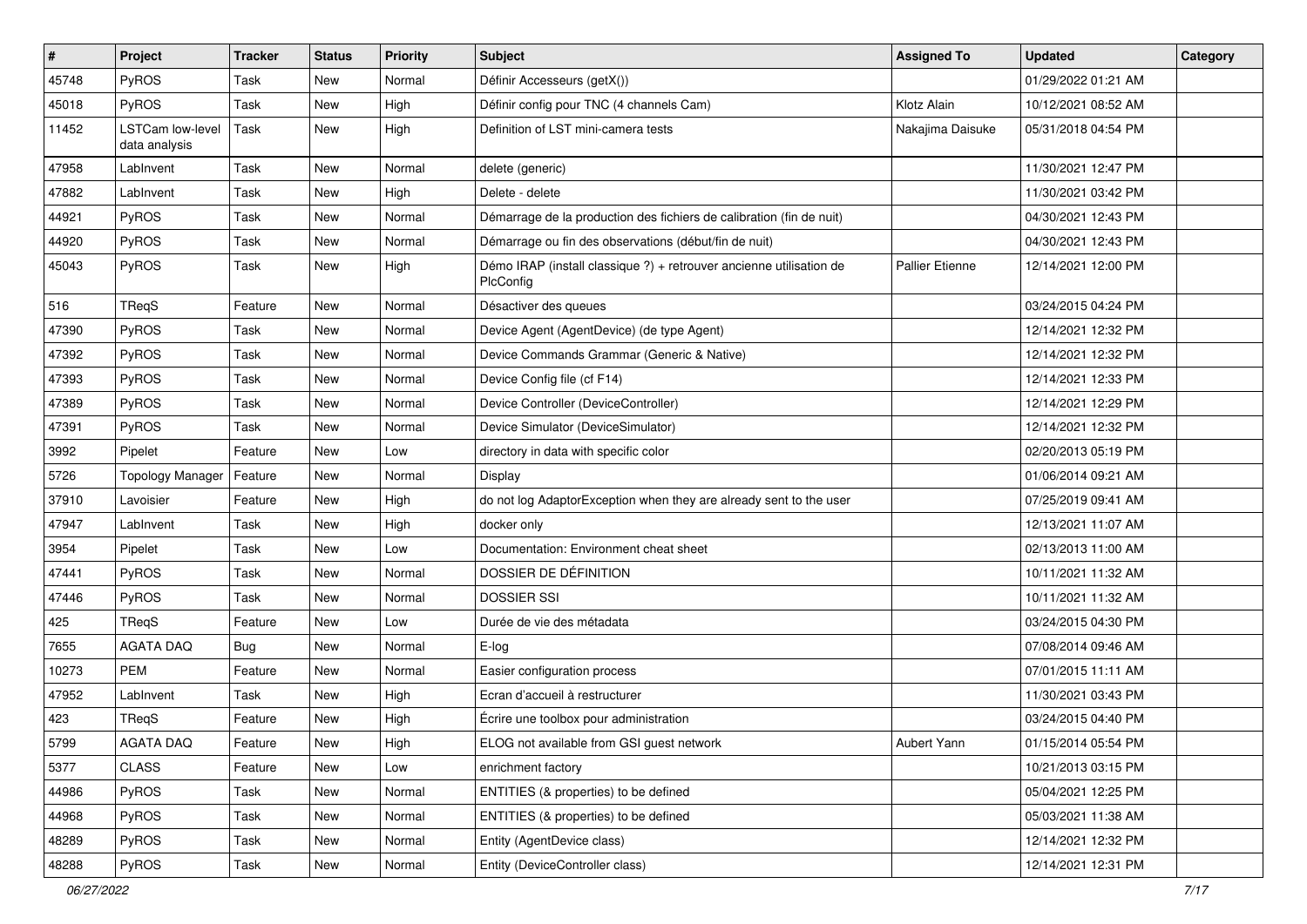| #     | Project       | <b>Tracker</b> | <b>Status</b> | <b>Priority</b> | <b>Subject</b>                                   | <b>Assigned To</b>  | <b>Updated</b>      | Category |
|-------|---------------|----------------|---------------|-----------------|--------------------------------------------------|---------------------|---------------------|----------|
| 10314 | <b>PEM</b>    | <b>Bug</b>     | New           | High            | Environment compliant with CLI                   |                     | 07/07/2015 09:57 AM |          |
| 5592  | <b>DCOD</b>   | <b>Bug</b>     | <b>New</b>    | Low             | environment test missing in ./configure          |                     | 11/29/2013 11:19 AM |          |
| 8669  | <b>DCOD</b>   | <b>Bug</b>     | New           | Normal          | error during compilation                         |                     | 12/05/2014 06:19 PM |          |
| 10313 | <b>PEM</b>    | <b>Bug</b>     | <b>New</b>    | Normal          | Error message to change !                        |                     | 07/07/2015 09:51 AM |          |
| 9799  | Lavoisier     | Feature        | <b>New</b>    | Normal          | esxl function missing : add-duration             |                     | 04/30/2015 11:00 AM |          |
| 45799 | PyROS         | Task           | New           | Normal          | Execute TESTS on commit/push (new script PUSH)   | Pallier Etienne     | 07/19/2021 08:54 AM |          |
| 44999 | PyROS         | Task           | <b>New</b>    | Normal          | Execution                                        |                     | 12/14/2021 12:35 PM |          |
| 44991 | PyROS         | Task           | New           | Normal          | Execution                                        |                     | 05/04/2021 12:30 PM |          |
| 46782 | PyROS         | Task           | New           | Normal          | F03 - EXIGENCES satisfaites (+ tests mis à jour) |                     | 09/14/2021 02:43 PM |          |
| 46783 | PyROS         | Task           | <b>New</b>    | Normal          | F04 - EXIGENCES satisfaites (+ tests mis à jour) |                     | 09/14/2021 02:43 PM |          |
| 47409 | PyROS         | Task           | New           | Normal          | <b>F06 FUNCTIONAL Tests</b>                      |                     | 10/11/2021 10:10 AM |          |
| 46785 | PyROS         | Task           | <b>New</b>    | Normal          | F07 - EXIGENCES satisfaites (+ tests mis à jour) |                     | 09/14/2021 02:44 PM |          |
| 47410 | PyROS         | Task           | New           | Normal          | <b>F07 FUNCTIONAL Tests</b>                      |                     | 10/11/2021 10:10 AM |          |
| 46786 | PyROS         | Task           | <b>New</b>    | Normal          | F08 - EXIGENCES satisfaites (+ tests mis à jour) |                     | 09/14/2021 02:45 PM |          |
| 47411 | PyROS         | Task           | <b>New</b>    | Normal          | F08 FUNCTIONAL Tests                             |                     | 10/11/2021 10:10 AM |          |
| 47413 | PyROS         | Task           | <b>New</b>    | Normal          | <b>F10 FUNCTIONAL Tests</b>                      |                     | 10/11/2021 10:10 AM |          |
| 47414 | PyROS         | Task           | <b>New</b>    | Normal          | F11 FUNCTIONAL Tests                             |                     | 10/11/2021 10:10 AM |          |
| 47415 | PyROS         | Task           | New           | Normal          | F12 FUNCTIONAL Tests                             |                     | 10/11/2021 10:11 AM |          |
| 47416 | PyROS         | Task           | New           | Normal          | <b>F13 FUNCTIONAL Tests</b>                      |                     | 10/11/2021 10:11 AM |          |
| 46789 | PyROS         | Task           | <b>New</b>    | Normal          | F15 - EXIGENCES satisfaites (+ tests mis à jour) |                     | 09/14/2021 02:47 PM |          |
| 47418 | PyROS         | Task           | New           | Normal          | F15 FUNCTIONAL Tests                             |                     | 10/11/2021 10:11 AM |          |
| 46790 | PyROS         | Task           | New           | Normal          | F16 - EXIGENCES satisfaites (+ tests mis à jour) |                     | 09/14/2021 02:47 PM |          |
| 47419 | PyROS         | Task           | <b>New</b>    | Normal          | F16 FUNCTIONAL Tests                             |                     | 10/11/2021 10:11 AM |          |
| 6062  | <b>CLASS</b>  | <b>Bug</b>     | New           | Normal          | FabricationPLant Parallelisation (in CLASS.cxx)  |                     | 02/10/2014 11:59 AM |          |
| 44732 | Atrium - IPNO | Story          | <b>New</b>    | Normal          | Fermeture du projet ?                            | Poux Veronique      | 04/21/2021 07:56 AM |          |
| 8668  | <b>DCOD</b>   | Feature        | New           | Normal          | filterdiff is missing                            |                     | 12/05/2014 06:17 PM |          |
| 47885 | LabInvent     | Task           | New           | Normal          | filtrage (voir formulaire index)                 |                     | 11/30/2021 01:30 PM |          |
| 47877 | LabInvent     | Task           | New           | High            | find (search)                                    |                     | 11/30/2021 03:43 PM |          |
| 2076  | LC2           | Feature        | New           | Low             | Finer grained report for boot Crocus script      |                     | 10/11/2011 02:18 PM |          |
| 49888 | PyROS         | Task           | New           | Normal          | Firewall                                         |                     | 03/16/2022 04:48 PM |          |
| 44902 | PyROS         | Task           | New           | Normal          | Fix raw data                                     |                     | 12/15/2021 07:33 AM |          |
| 186   | RIsngCons     | Feature        | New           | Normal          | Flood limit                                      | <b>Puel Mattieu</b> | 10/07/2009 01:07 PM |          |
| 47883 | LabInvent     | Task           | New           | Normal          | formulaire de recherche multi-critères           |                     | 11/30/2021 01:30 PM |          |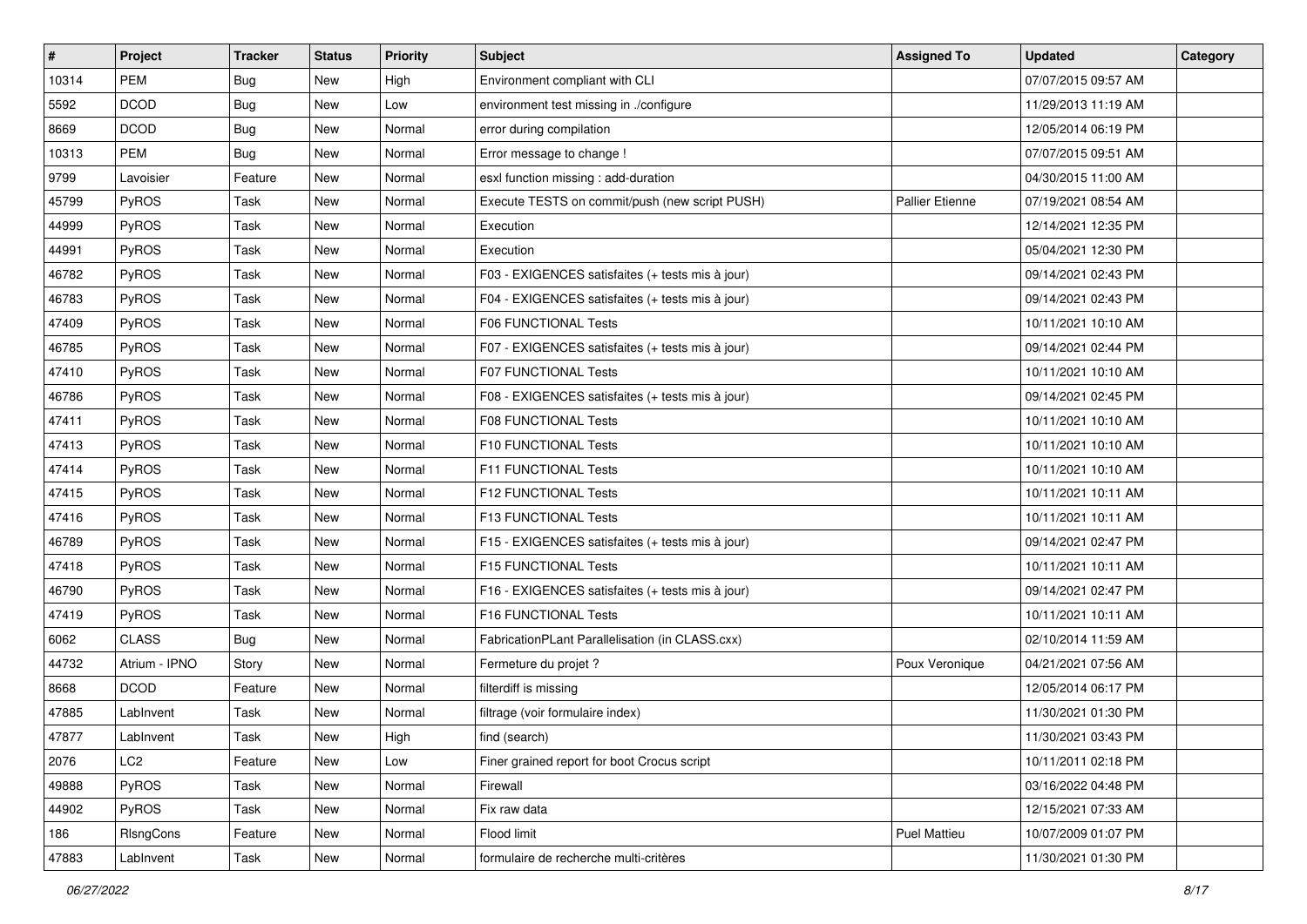| $\#$  | Project                            | <b>Tracker</b> | <b>Status</b> | <b>Priority</b> | Subject                                                                                     | <b>Assigned To</b>                 | <b>Updated</b>      | Category |
|-------|------------------------------------|----------------|---------------|-----------------|---------------------------------------------------------------------------------------------|------------------------------------|---------------------|----------|
| 7379  | <b>CLASS</b>                       | Feature        | New           | Normal          | FrontEnd                                                                                    | <b>MOUGINOT Baptiste</b>           | 06/11/2014 11:05 AM |          |
| 47401 | PyROS                              | Task           | New           | Normal          | FUNCTIONAL TESTS - Each FEATURE functional tests                                            |                                    | 10/11/2021 11:42 AM |          |
| 45552 | <b>PyROS</b>                       | Task           | New           | Normal          | General configuration integration                                                           |                                    | 03/15/2022 11:15 PM |          |
| 49120 | PyROS                              | Task           | New           | Normal          | General Design (structure, design, responsive, CSS)                                         |                                    | 01/29/2022 12:50 AM |          |
| 48279 | PyROS                              | Task           | <b>New</b>    | Normal          | General LOGGING (fichiers texte, écran en mode debug)                                       |                                    | 03/16/2022 04:45 PM |          |
| 45000 | PyROS                              | Task           | New           | High            | Generic commands grammar description & management                                           |                                    | 05/06/2021 05:05 PM |          |
| 44901 | PyROS                              | Task           | New           | Normal          | Get PLC mode changes (off/manu/auto) and alarms (intrusion, e_stop),<br>and save them       |                                    | 12/15/2021 07:33 AM |          |
| 44971 | PyROS                              | Task           | <b>New</b>    | Normal          | Get the list of sequences to be planned                                                     |                                    | 05/03/2021 11:43 AM |          |
| 49136 | PyROS                              | <b>Task</b>    | <b>New</b>    | Normal          | GF04-SECU - Logging integration                                                             |                                    | 01/29/2022 12:54 AM |          |
| 748   | Pipelet                            | Feature        | New           | Low             | Git and CVS repositories                                                                    | Le Jeune Maude                     | 03/11/2011 11:41 AM |          |
| 49890 | PyROS                              | Task           | New           | Normal          | Global Start & Stop (safe)                                                                  |                                    | 03/16/2022 04:52 PM |          |
| 7385  | <b>CLASS</b>                       | Feature        | New           | High            | <b>GUI devellopment</b>                                                                     | <b>LENIAU Baptiste</b>             | 04/29/2015 12:15 PM |          |
| 49876 | PyROS                              | Task           | New           | Normal          | Guitastro integration                                                                       |                                    | 03/16/2022 07:28 AM |          |
| 5684  | <b>AGATA DAQ</b>                   | Support        | New           | High            | Hard drive of anode                                                                         | Aubert Yann                        | 01/06/2014 09:24 AM |          |
| 49887 | PyROS                              | Task           | New           | Normal          | Hardware                                                                                    |                                    | 03/16/2022 04:47 PM |          |
| 45048 | PyROS                              | Task           | New           | Normal          | HARDWARE DEVICES definition, test, config, management                                       |                                    | 10/08/2021 05:51 PM |          |
| 47403 | PyROS                              | Task           | <b>New</b>    | Normal          | HIGH LEVEL FUNCTION TESTS - Transversal functionalities TESTs<br>involving several features |                                    | 10/11/2021 10:08 AM |          |
| 631   | ftsmonitor                         | Feature        | New           | Low             | History of a DN access                                                                      |                                    | 10/22/2010 10:10 AM |          |
| 9558  | TReqS                              | <b>Bug</b>     | New           | Normal          | hpss cache                                                                                  | <b>Brinette</b><br>Pierre-Emmanuel | 04/14/2015 04:15 PM |          |
| 9491  | JEM-EUSO                           | Support        | New           | Normal          | I need to access also to AWG Euso balloon documents                                         |                                    | 03/18/2015 03:36 PM |          |
| 4937  | <b>DCOD</b>                        | Feature        | New           | Low             | Implement Hobbit/Zabbix scripts                                                             | Grave Xavier                       | 08/27/2013 11:19 AM |          |
| 45051 | PyROS                              | Task           | New           | Normal          | Implémenter le protocole Indi avec une classe DeviceControllerIndi                          |                                    | 05/06/2021 05:05 PM |          |
| 742   | SphereLib                          | Task           | <b>New</b>    | Normal          | Import des binaires fits                                                                    | Le Jeune Maude                     | 06/09/2010 07:24 PM |          |
| 2109  | <b>LPC Service</b><br>Informatique | Support        | New           | Low             | imprimantes                                                                                 | Jammes Fabrice                     | 10/19/2011 10:12 AM |          |
| 11484 | Lavoisier                          | Feature        | New           | Low             | improve command "lavoisier-upgrade.sh"                                                      |                                    | 04/10/2018 11:06 AM |          |
| 13262 | C3F2                               | <b>Bug</b>     | New           | Normal          | improve management of Lomon parameters to explain non convergence                           |                                    | 05/02/2016 10:04 AM |          |
| 47942 | LabInvent                          | Task           | New           | High            | index (generic)                                                                             |                                    | 11/30/2021 03:48 PM |          |
| 47914 | LabInvent                          | Task           | New           | High            | index (generic)                                                                             |                                    | 11/30/2021 03:50 PM |          |
| 45340 | PyROS                              | Task           | New           | Normal          | <b>INITIAL DATA (fixtures)</b>                                                              | Koralewski Alexis                  | 12/14/2021 12:09 PM |          |
| 500   | TReqS                              | Feature        | New           | Low             | Injecter les information d'opération vers COLLOS                                            |                                    | 03/24/2015 04:29 PM |          |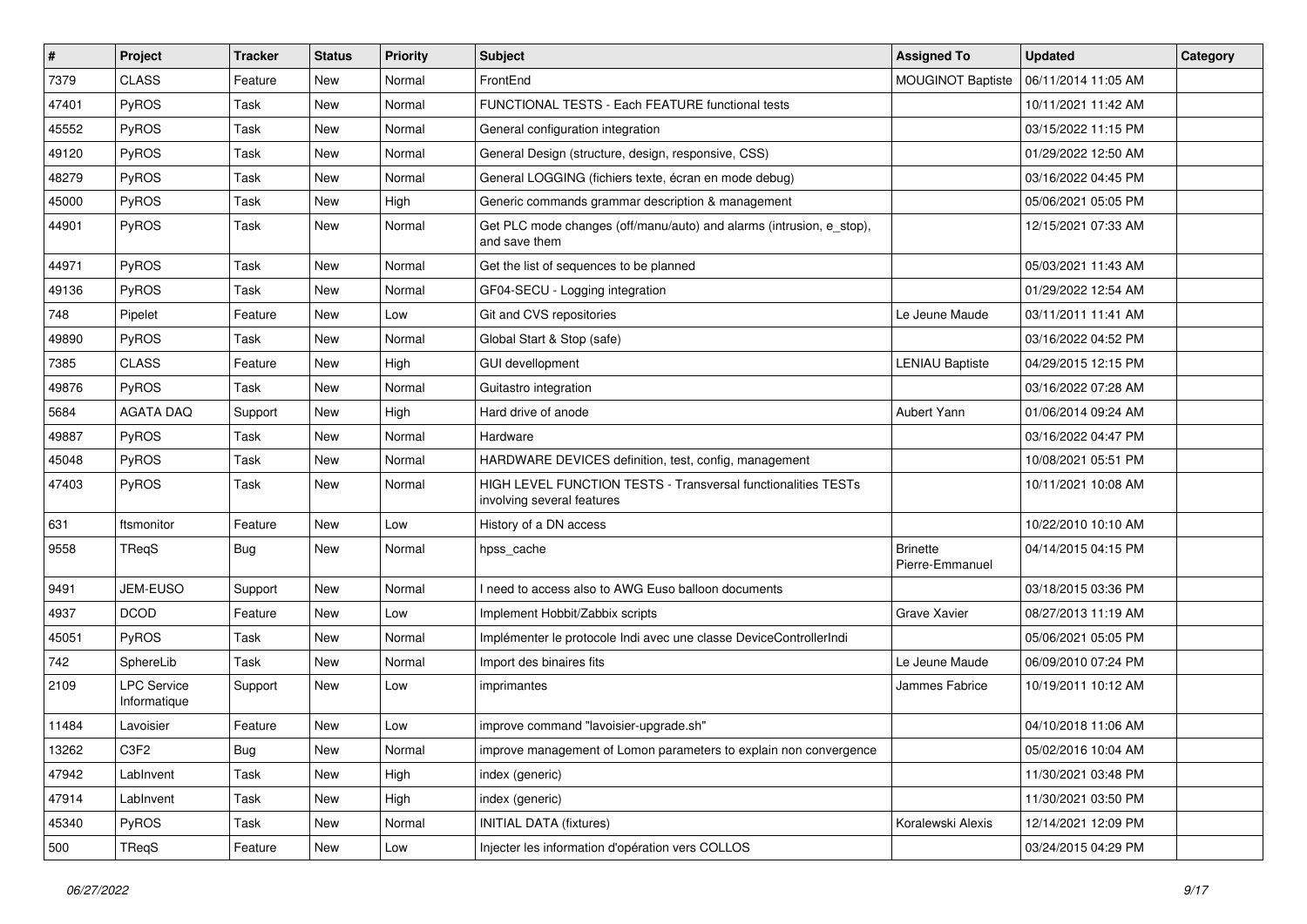| #     | Project                              | <b>Tracker</b> | <b>Status</b> | <b>Priority</b> | <b>Subject</b>                                                                                                                                       | <b>Assigned To</b>     | <b>Updated</b>      | Category |
|-------|--------------------------------------|----------------|---------------|-----------------|------------------------------------------------------------------------------------------------------------------------------------------------------|------------------------|---------------------|----------|
| 47926 | LabInvent                            | Task           | <b>New</b>    | High            | Instance DEMO docker - à installer sur hyp2 puis sur VM pweb3                                                                                        |                        | 12/13/2021 11:07 AM |          |
| 48223 | LabInvent                            | Task           | <b>New</b>    | Normal          | instance perso (docker)                                                                                                                              |                        | 12/13/2021 11:08 AM |          |
| 49137 | <b>PyROS</b>                         | Task           | <b>New</b>    | Normal          | Integration Guitastro lib                                                                                                                            | Klotz Alain            | 02/02/2022 03:27 PM |          |
| 47402 | <b>PyROS</b>                         | Task           | New           | Normal          | INTEGRATION TESTS - FEATURES integration tests with each other                                                                                       |                        | 10/11/2021 10:07 AM |          |
| 959   | SphereLib                            | Feature        | <b>New</b>    | Low             | intégrer ginp                                                                                                                                        |                        | 10/06/2010 11:30 AM |          |
| 5199  | <b>RENOIR</b> chat                   | Task           | New           | Low             | lpython notebook                                                                                                                                     | Zoubian Julien         | 10/03/2013 12:59 AM |          |
| 48784 | <b>XLDP</b>                          | <b>Bug</b>     | <b>New</b>    | Normal          | Jobs en erreurs depuis le 19/01 19h30                                                                                                                |                        | 01/20/2022 10:12 AM |          |
| 5201  | <b>RENOIR chat</b>                   | Task           | <b>New</b>    | Low             | Julia: a fast dynamic language for technical computing                                                                                               | Zoubian Julien         | 10/03/2013 02:40 AM |          |
| 5198  | <b>RENOIR</b> chat                   | Task           | New           | Low             | Laboratory for visual learning (LVL)                                                                                                                 | Zoubian Julien         | 10/03/2013 12:56 AM |          |
| 48284 | <b>PyROS</b>                         | Task           | New           | Normal          | Lancement auto et gestion des Components associés (qui sont aussi des<br>DeviceController)                                                           |                        | 12/14/2021 12:20 PM |          |
| 48286 | PyROS                                | Task           | New           | Normal          | Lancement auto et gestion des éventuels AgentDevices associés                                                                                        |                        | 12/14/2021 12:22 PM |          |
| 48285 | <b>PyROS</b>                         | Task           | New           | Normal          | Lancement auto et gestion du DeviceController associé                                                                                                |                        | 12/14/2021 12:22 PM |          |
| 44366 | <b>PyROS</b>                         | Task           | <b>New</b>    | Normal          | Licence (GPL)                                                                                                                                        | Pallier Etienne        | 04/29/2021 10:50 AM |          |
| 44362 | PyROS                                | Task           | <b>New</b>    | High            | Lier commits à tasks (commit auto close tasks)                                                                                                       | <b>Pallier Etienne</b> | 03/29/2021 03:49 PM |          |
| 47934 | LabInvent                            | Task           | New           | High            | LIFECYCLE (Status) : CREATED => (TBO) => VALIDATED => TBA =><br><b>ARCHIVED</b>                                                                      |                        | 11/30/2021 03:43 PM |          |
| 87    | RIsngCons                            | Feature        | <b>New</b>    | Low             | Limiter la taille du cache                                                                                                                           |                        | 03/30/2009 03:32 PM |          |
| 47440 | PyROS                                | Task           | New           | Normal          | <b>LIVRABLES</b>                                                                                                                                     |                        | 10/11/2021 11:29 AM |          |
| 8262  | Pipelet                              | Feature        | <b>New</b>    | Normal          | LocalRepository: recursive search of segment source script                                                                                           |                        | 10/19/2014 05:13 PM |          |
| 1337  | Pipelet                              | Task           | New           | Normal          | logged subprocess improvement                                                                                                                        |                        | 03/08/2011 09:07 PM |          |
| 9534  | Pipelet                              | Feature        | <b>New</b>    | Normal          | logging of stdout and stderr                                                                                                                         |                        | 03/25/2015 02:31 PM |          |
| 8217  | Lavoisier                            | <b>Bug</b>     | New           | Normal          | Logo demo view seems broken                                                                                                                          |                        | 10/13/2014 02:06 PM |          |
| 31881 | Narval Standalone                    | Feature        | <b>New</b>    | Normal          | Logs de l'instance                                                                                                                                   | Théo Le Guen           | 04/24/2018 03:59 PM |          |
| 45004 | <b>PyROS</b>                         | Task           | New           | High            | MAIN CONFIG FILE - Décrire dans un fichier texte la configuration<br>complète d'une UNIT (monture) et tous ses composants et instruments<br>associés |                        | 01/29/2022 01:25 AM |          |
| 45046 | <b>PyROS</b>                         | Task           | <b>New</b>    | Normal          | Manual mode                                                                                                                                          |                        | 12/14/2021 12:34 PM |          |
| 47444 | <b>PyROS</b>                         | Task           | New           | Normal          | MANUELS UTILISATION, INSTALLATION, ET MAINTENANCE                                                                                                    |                        | 10/11/2021 11:31 AM |          |
| 5688  | Electronic Control<br>and Monitoring | Task           | New           | Low             | Mercurialiser configuration files                                                                                                                    | Legay Eric             | 12/19/2013 09:59 AM |          |
| 44867 | <b>PyROS</b>                         | Task           | New           | High            | Mettre les TASKS dans la version v0.1 prévue pour juin, dans doc-specs<br>et dans redmine (puis planifier aussi les autres versions futures)         | Pallier Etienne        | 05/06/2021 06:19 PM |          |
| 44329 | PyROS                                | Task           | New           | High            | Migration gitlab sur IN2P3                                                                                                                           |                        | 12/14/2021 12:08 PM |          |
| 767   | SphereLib                            | Task           | New           | Normal          | Mise au propre des include de la lib                                                                                                                 |                        | 06/16/2010 11:36 AM |          |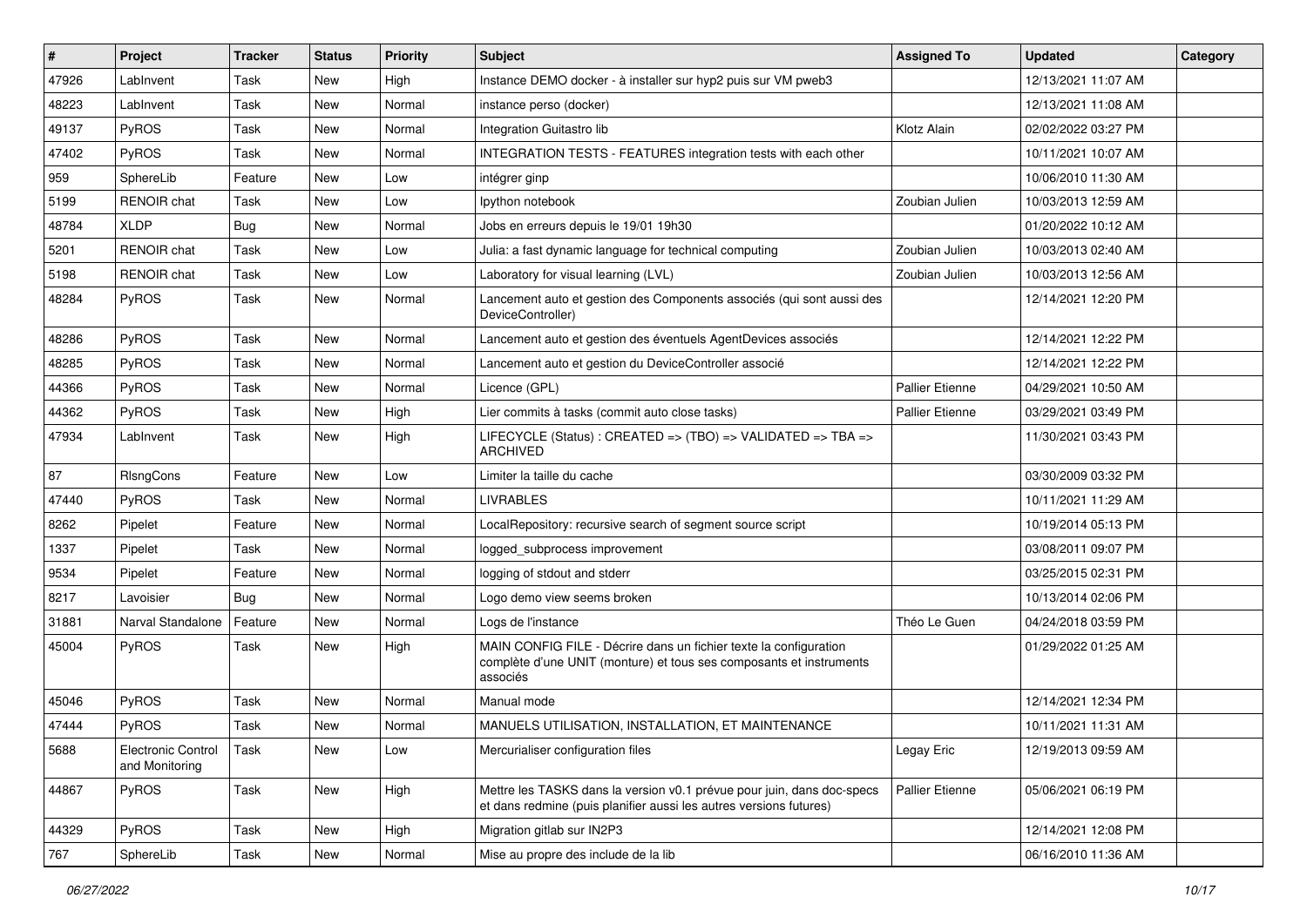| $\vert$ # | Project            | <b>Tracker</b> | <b>Status</b> | <b>Priority</b> | <b>Subject</b>                                                                                                                          | <b>Assigned To</b>       | <b>Updated</b>      | Category |
|-----------|--------------------|----------------|---------------|-----------------|-----------------------------------------------------------------------------------------------------------------------------------------|--------------------------|---------------------|----------|
| 47873     | LabInvent          | Task           | <b>New</b>    | Normal          | Model (Entity & Table)                                                                                                                  |                          | 12/01/2021 09:37 AM |          |
| 48758     | LabInvent          | Task           | <b>New</b>    | Immediate       | Modifs demandées par C. Feugeade le 18/1/22                                                                                             | Pallier Etienne          | 01/19/2022 04:22 PM |          |
| 44998     | <b>PyROS</b>       | Task           | <b>New</b>    | Normal          | Monitoring: Check & log continuously instrument (or telescope) status                                                                   |                          | 12/14/2021 12:33 PM |          |
| 44990     | <b>PyROS</b>       | Task           | New           | Normal          | Monitoring: Check & log continuously Telescope and instruments status,<br>and make a general synthesis                                  |                          | 05/04/2021 12:30 PM |          |
| 9789      | <b>CLASS</b>       | Feature        | New           | Normal          | Multi Stream in EQM                                                                                                                     |                          | 04/29/2015 12:12 PM |          |
| 9788      | <b>CLASS</b>       | Feature        | <b>New</b>    | Normal          | Multi Stream in FabricationPlant                                                                                                        |                          | 04/29/2015 12:10 PM |          |
| 9787      | <b>CLASS</b>       | Feature        | New           | Normal          | Multi Stream in FabricationPlant/EQM                                                                                                    |                          | 04/29/2015 12:10 PM |          |
| 10065     | <b>CLASS</b>       | Support        | <b>New</b>    | Normal          | Multi-Threading in CLASS                                                                                                                |                          | 06/05/2015 11:30 AM |          |
| 10227     | <b>CLASS</b>       | Feature        | <b>New</b>    | Immediate       | <b>MURE GUI</b>                                                                                                                         | <b>MOUGINOT Baptiste</b> | 06/23/2015 01:36 PM |          |
| 35692     | Lavoisier          | <b>Bug</b>     | <b>New</b>    | Normal          | namespace not removed for a given use-case                                                                                              |                          | 11/27/2018 05:35 PM |          |
| 4788      | <b>RENOIR</b> chat | Task           | New           | Low             | Nemo3 / SuperNemo experiments                                                                                                           |                          | 07/09/2013 06:26 PM |          |
| 49885     | <b>PyROS</b>       | Task           | New           | Normal          | Network                                                                                                                                 |                          | 03/16/2022 04:46 PM |          |
| 9790      | <b>CLASS</b>       | Feature        | New           | High            | neutron & y Spectrum calculation                                                                                                        |                          | 04/29/2015 12:15 PM |          |
| 45040     | PyROS              | Task           | <b>New</b>    | High            | NEW Agent v2 basé sur new config yaml (base pour F09)                                                                                   | Pallier Etienne          | 01/29/2022 01:04 AM |          |
| 10871     | <b>CLASS</b>       | Feature        | New           | Normal          | <b>Nominal Power</b>                                                                                                                    |                          | 09/10/2015 05:27 PM |          |
| 47886     | LabInvent          | Task           | New           | Urgent          | Notifications                                                                                                                           |                          | 11/30/2021 03:45 PM |          |
| 8379      | Lavoisier          | <b>Bug</b>     | <b>New</b>    | Normal          | NullPointerException at startup                                                                                                         |                          | 10/28/2014 04:49 PM |          |
| 44896     | <b>PyROS</b>       | Task           | New           | Normal          | On peut consulter la liste des SP                                                                                                       |                          | 06/18/2021 03:17 PM |          |
| 44897     | <b>PyROS</b>       | Task           | <b>New</b>    | Normal          | On peut voir la fiche détaillée d'un SP                                                                                                 |                          | 06/16/2021 11:29 AM |          |
| 44918     | <b>PyROS</b>       | Task           | New           | Normal          | Optimiser : Agir sur le système en fonction des conditions d'observation<br>pour n'observer que quand la qualité du ciel est suffisante |                          | 04/30/2021 12:41 PM |          |
| 3043      | APCScheduler       | Feature        | New           | Low             | option submit                                                                                                                           | Colley Jean-Marc         | 03/10/2016 12:43 PM |          |
| 517       | <b>TRegS</b>       | Feature        | <b>New</b>    | Normal          | Outils d'administation pour Tregs                                                                                                       |                          | 03/24/2015 04:29 PM |          |
| 47439     | PyROS              | Task           | New           | Normal          | PA et PK CNES                                                                                                                           |                          | 01/31/2022 11:29 AM |          |
| 45791     | <b>PyROS</b>       | Task           | <b>New</b>    | Normal          | PA1.1 (2022-03) - Présentations et Rapport Avancement                                                                                   |                          | 10/11/2021 11:14 AM |          |
| 47430     | <b>PyROS</b>       | Task           | New           | Normal          | PA2.1 (2022-08) - Présentations et Rapport Avancement                                                                                   |                          | 10/11/2021 11:18 AM |          |
| 47431     | PyROS              | Task           | <b>New</b>    | Normal          | PA2.2 (2022-10) - Présentations et Rapport Avancement                                                                                   |                          | 10/11/2021 11:19 AM |          |
| 47433     | PyROS              | Task           | New           | Normal          | PA3.1 (2023-01) - Présentations et Rapport Avancement                                                                                   |                          | 10/11/2021 11:22 AM |          |
| 47435     | PyROS              | Task           | New           | Normal          | PA3.2 (2023-02) - Présentations et Rapport Avancement                                                                                   |                          | 10/11/2021 11:22 AM |          |
| 47437     | PyROS              | Task           | New           | Normal          | PA4.1 (2023-05) - Présentations et Rapport Avancement                                                                                   |                          | 10/11/2021 11:25 AM |          |
| 755       | SphereLib          | Feature        | New           | Normal          | Parallélisation de cat2mask                                                                                                             |                          | 06/14/2010 04:34 PM |          |
| 754       | SphereLib          | Feature        | New           | Normal          | Parallélisation de la routine apodize_mask                                                                                              |                          | 06/14/2010 04:33 PM |          |
| 47884     | LabInvent          | Task           | New           | High            | partitionnement par Site (besoin IP2I/LMA)                                                                                              |                          | 11/30/2021 03:43 PM |          |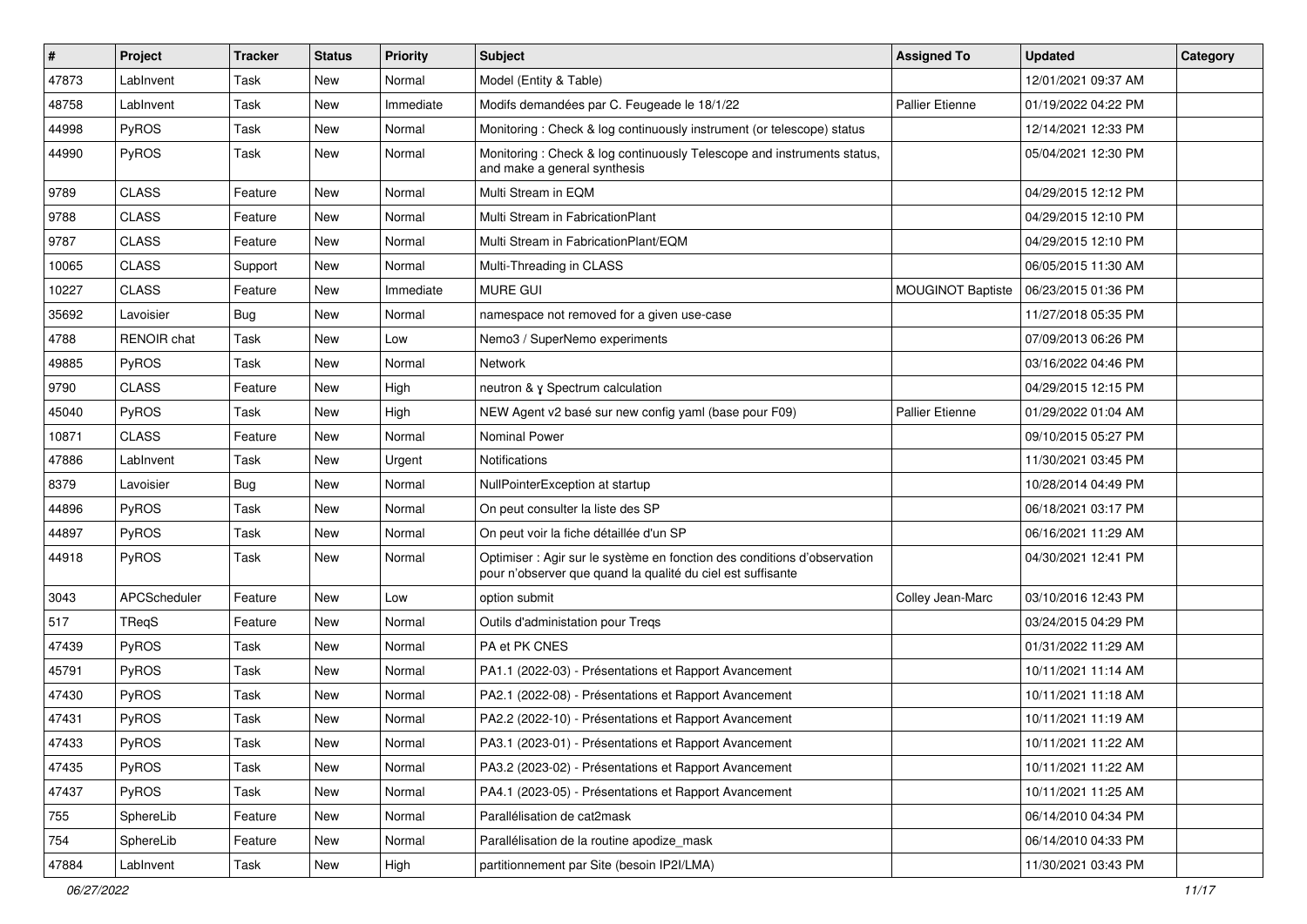| $\vert$ # | Project         | <b>Tracker</b> | <b>Status</b> | <b>Priority</b> | <b>Subject</b>                                                                               | <b>Assigned To</b>     | <b>Updated</b>      | Category |
|-----------|-----------------|----------------|---------------|-----------------|----------------------------------------------------------------------------------------------|------------------------|---------------------|----------|
| 47922     | LabInvent       | Task           | New           | Immediate       | Passer directement à v3.LAST (3.10.1)                                                        |                        | 12/02/2021 04:45 PM |          |
| 12961     | <b>PEM</b>      | Feature        | <b>New</b>    | Normal          | PEM version                                                                                  |                        | 03/24/2016 09:03 AM |          |
| 12976     | <b>PEM</b>      | Feature        | New           | Low             | pem-sync co_pem                                                                              |                        | 03/24/2016 05:00 PM |          |
| 12975     | <b>PEM</b>      | Feature        | New           | Normal          | pem-sync co_pem                                                                              |                        | 03/24/2016 04:54 PM |          |
| 12974     | <b>PEM</b>      | Feature        | New           | Normal          | pem-sync cp_pem                                                                              |                        | 03/24/2016 04:52 PM |          |
| 12962     | <b>PEM</b>      | <b>Bug</b>     | New           | Normal          | pem-sync list ???                                                                            |                        | 03/24/2016 09:05 AM |          |
| 12978     | <b>PEM</b>      | <b>Bug</b>     | <b>New</b>    | Low             | pem-sync pull                                                                                |                        | 03/24/2016 05:11 PM |          |
| 9528      | <b>IGOSat</b>   | Task           | New           | Normal          | phases projet                                                                                |                        | 03/24/2015 03:58 PM |          |
| 45047     | PyROS           | Task           | New           | Normal          | Piloter le telescope en mode manuel depuis le Dashboard                                      | Pallier Etienne        | 12/14/2021 12:34 PM |          |
| 45790     | PyROS           | Task           | <b>New</b>    | Normal          | PK1 (2022-01) - Présentations + RA + Doc LIVRABLES                                           |                        | 01/31/2022 11:33 AM |          |
| 47428     | PyROS           | Task           | New           | Normal          | PK2 (2022-06) - Présentations + RA + Doc LIVRABLES                                           |                        | 01/31/2022 11:34 AM |          |
| 47432     | PyROS           | Task           | <b>New</b>    | Normal          | PK3 (2023-01) - Doc LIVRABLES (et Présentations)                                             |                        | 10/11/2021 11:20 AM |          |
| 47436     | PyROS           | Task           | New           | Normal          | PK4 (2023-02) - Doc LIVRABLES (et Présentations)                                             |                        | 10/11/2021 11:23 AM |          |
| 47438     | PyROS           | Task           | New           | Normal          | PK5 (2023-06) - Doc LIVRABLES (et Présentations)                                             |                        | 10/11/2021 11:26 AM |          |
| 47442     | PyROS           | Task           | <b>New</b>    | Normal          | PLAN DE TESTS ET DE VALIDATIONS                                                              |                        | 10/11/2021 11:33 AM |          |
| 44972     | <b>PyROS</b>    | Task           | New           | Normal          | Planning triggers - each time the context is changed                                         |                        | 05/03/2021 12:06 PM |          |
| 388       | TReqS           | Feature        | <b>New</b>    | High            | Possibilités d'interactions avec le serveur TReqS                                            |                        | 03/24/2015 04:06 PM |          |
| 45041     | PyROS           | Task           | New           | Normal          | Pouvoir télécharger zip ou faire clone depuis gitlab sans se connecter                       | Pallier Etienne        | 05/06/2021 04:05 PM |          |
| 5329      | <b>CLASS</b>    | Feature        | New           | Low             | Power density                                                                                |                        | 10/14/2013 05:58 PM |          |
| 2118      | LC <sub>2</sub> | Feature        | New           | Low             | Prepare the Command Line Interface of validator to parse rdRam                               | Lafage Vincent         | 10/20/2011 04:20 PM |          |
| 16627     | CC-IN2P3        | <b>Bug</b>     | New           | Urgent          | prise cassée bureau 311 b                                                                    |                        | 01/12/2017 02:27 PM |          |
| 1003      | SphereLib       | Bug            | New           | Normal          | ps detection                                                                                 |                        | 10/15/2010 01:51 PM |          |
| 8995      | SphereLib       | <b>Bug</b>     | <b>New</b>    | High            | python2.7-config                                                                             |                        | 01/28/2015 04:21 PM |          |
| 45756     | PyROS           | Task           | New           | Normal          | QUOTA & PRIO - Gestion du quota et de la priorité                                            |                        | 10/11/2021 10:35 AM |          |
| 47903     | LabInvent       | Task           | New           | Urgent          | Rappels automatiques pour les suivis récurrents (périodiques)                                |                        | 12/01/2021 11:17 AM |          |
| 47443     | PyROS           | Task           | New           | Normal          | RAPPORT DES TESTS & VALIDATIONS (application du plan de test)                                |                        | 10/11/2021 11:31 AM |          |
| 5376      | <b>CLASS</b>    | Feature        | New           | Low             | Reactor batch creation                                                                       |                        | 10/21/2013 03:14 PM |          |
| 7380      | <b>CLASS</b>    | Feature        | New           | High            | ReactorFacility                                                                              | <b>LENIAU Baptiste</b> | 06/11/2014 11:06 AM |          |
| 44900     | PyROS           | Task           | New           | Normal          | Read (from PLC and sensors) INSIDE environmental data (doors,<br>lights) for human safety    |                        | 12/15/2021 07:33 AM |          |
| 44899     | PyROS           | Task           | New           | Normal          | Read (from PLC and sensors) OUTSIDE environmental data (weather)<br>for instruments security |                        | 12/14/2021 04:54 PM |          |
| 47937     | LabInvent       | Task           | New           | High            | Read (index & view) (generic ?)                                                              |                        | 11/30/2021 03:48 PM |          |
| 47905     | LabInvent       | Task           | New           | Urgent          | Read (index & view) (generic)                                                                |                        | 12/01/2021 11:21 AM |          |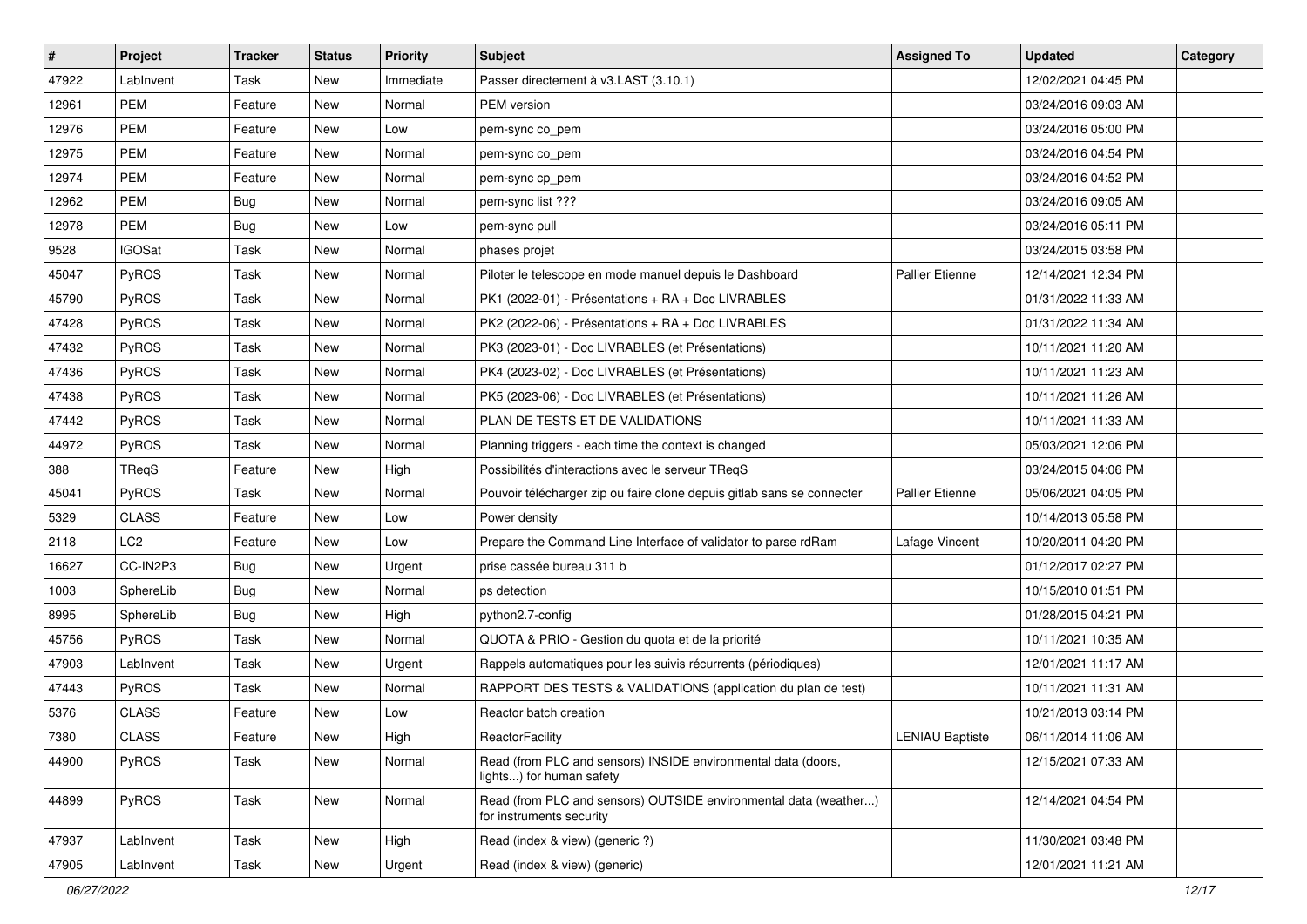| $\vert$ # | Project                 | <b>Tracker</b> | <b>Status</b> | <b>Priority</b> | <b>Subject</b>                                                                                                       | <b>Assigned To</b>  | <b>Updated</b>      | Category |
|-----------|-------------------------|----------------|---------------|-----------------|----------------------------------------------------------------------------------------------------------------------|---------------------|---------------------|----------|
| 47901     | LabInvent               | Task           | New           | Urgent          | Read (view & index)                                                                                                  |                     | 12/01/2021 11:17 AM |          |
| 47880     | LabInvent               | Task           | <b>New</b>    | Normal          | Read - index                                                                                                         |                     | 11/30/2021 01:16 PM |          |
| 47881     | LabInvent               | Task           | <b>New</b>    | High            | Read - view                                                                                                          |                     | 11/30/2021 03:42 PM |          |
| 49253     | PyROS                   | Task           | New           | Normal          | READ 1 & list                                                                                                        |                     | 02/21/2022 03:21 PM |          |
| 351       | RIsngCons               | <b>Bug</b>     | <b>New</b>    | Urgent          | Refresh only on action                                                                                               | <b>Puel Mattieu</b> | 04/08/2016 04:07 PM |          |
| 44833     | PyROS                   | Task           | New           | Normal          | Registration : un nouvel utilisateur doit pouvoir s'enregistrer directement<br>sur le site web (soumis à validation) | Koralewski Alexis   | 08/31/2021 02:16 PM |          |
| 7587      | <b>Topology Manager</b> | Bug            | New           | High            | Replace an item                                                                                                      |                     | 06/30/2014 05:42 PM |          |
| 45155     | PyROS                   | Story          | New           | Normal          | REQ-001 planification de tâches récurrentes                                                                          |                     | 05/12/2021 10:44 AM |          |
| 45157     | PyROS                   | Story          | <b>New</b>    | Normal          | REQ-002 Déclenchement des jobs sur déclenchement au lieu de<br>scrutation                                            |                     | 05/12/2021 11:46 AM |          |
| 45159     | PyROS                   | Story          | <b>New</b>    | Normal          | REQ-003 Interface avec les données CNRS de manière authentifiée                                                      |                     | 05/12/2021 10:46 AM |          |
| 45156     | PyROS                   | Story          | <b>New</b>    | Normal          | REQ-004 POC GTRS et websocket                                                                                        |                     | 05/12/2021 11:45 AM |          |
| 45158     | PyROS                   | Story          | New           | Normal          | REQ-006 Notification de changement d'état d'une requête                                                              |                     | 05/12/2021 10:45 AM |          |
| 45119     | PyROS                   | Story          | <b>New</b>    | Normal          | REQ-008 requêtes SST flexibles                                                                                       |                     | 05/12/2021 10:54 AM |          |
| 45121     | PyROS                   | Story          | New           | Normal          | REQ-009 requêtes de calibration                                                                                      |                     | 05/12/2021 10:54 AM |          |
| 44719     | PyROS                   | Story          | New           | Normal          | REQ-010 Ordonnancement des requêtes                                                                                  |                     | 07/01/2021 08:30 AM |          |
| 45161     | PyROS                   | Story          | <b>New</b>    | Normal          | REQ-011 PYROS-10 ordonnanceur sur chaque télescope                                                                   |                     | 07/01/2021 08:29 AM |          |
| 45160     | PyROS                   | Story          | New           | Normal          | REQ-012 PYROS-10 limiter les temps morts entre requêtes                                                              |                     | 05/12/2021 10:47 AM |          |
| 45163     | PyROS                   | Story          | <b>New</b>    | Normal          | REQ-013 PYROS-10 ordonnancement temps réel                                                                           |                     | 07/01/2021 08:30 AM |          |
| 45162     | PyROS                   | Story          | New           | Normal          | REQ-014 PYROS-10 priorité et quotas utilisateurs                                                                     |                     | 07/01/2021 08:29 AM |          |
| 44815     | PyROS                   | Story          | New           | Normal          | REQ-015 Ajustement dynamique des quotas utilisateurs                                                                 |                     | 05/11/2021 04:11 PM |          |
| 45118     | PyROS                   | Story          | <b>New</b>    | Normal          | REQ-016 informations sur les composants de l'observatoire                                                            |                     | 05/12/2021 10:55 AM |          |
| 45120     | PyROS                   | Story          | New           | Normal          | REQ-017 Information sur les requêtes soumises par l'utilisateur                                                      |                     | 05/12/2021 10:55 AM |          |
| 45095     | PyROS                   | Story          | New           | Normal          | REQ-018 Cloisonnement des données                                                                                    |                     | 05/11/2021 04:17 PM |          |
| 45117     | PyROS                   | Story          | <b>New</b>    | Normal          | REQ-019 Mise à disposition des images et mesures                                                                     |                     | 05/12/2021 10:55 AM |          |
| 45114     | PyROS                   | Story          | New           | Normal          | REQ-021 FONC_020 Saut en déclinaison entre chaque image                                                              |                     | 05/12/2021 10:15 AM |          |
| 45112     | PyROS                   | Story          | <b>New</b>    | Normal          | REQ-023 FONC 030 Délai de reprogrammation                                                                            |                     | 05/12/2021 10:00 AM |          |
| 45113     | PyROS                   | Story          | New           | Normal          | REQ-024 FONC_080 Directions et trajectoires accessibles                                                              |                     | 05/12/2021 10:11 AM |          |
| 45100     | PyROS                   | Story          | New           | Normal          | REQ-026 Plage d'angles horaires et ligne d'horizon                                                                   |                     | 05/11/2021 04:38 PM |          |
| 45096     | PyROS                   | Story          | New           | Normal          | REQ-027 FONC 170 Métadonnées                                                                                         |                     | 05/11/2021 04:44 PM |          |
| 45097     | PyROS                   | Story          | New           | Normal          | REQ-028 FONC 180 Métadonnées pour les poursuites LEO (optionnelle)                                                   |                     | 05/11/2021 04:45 PM |          |
| 45102     | PyROS                   | Story          | New           | Normal          | REQ-029 Métadonnées des images                                                                                       |                     | 05/11/2021 04:44 PM |          |
| 45098     | PyROS                   | Story          | New           | Normal          | REQ-030 SURETE_30 Répartition des nuits                                                                              |                     | 05/11/2021 04:27 PM |          |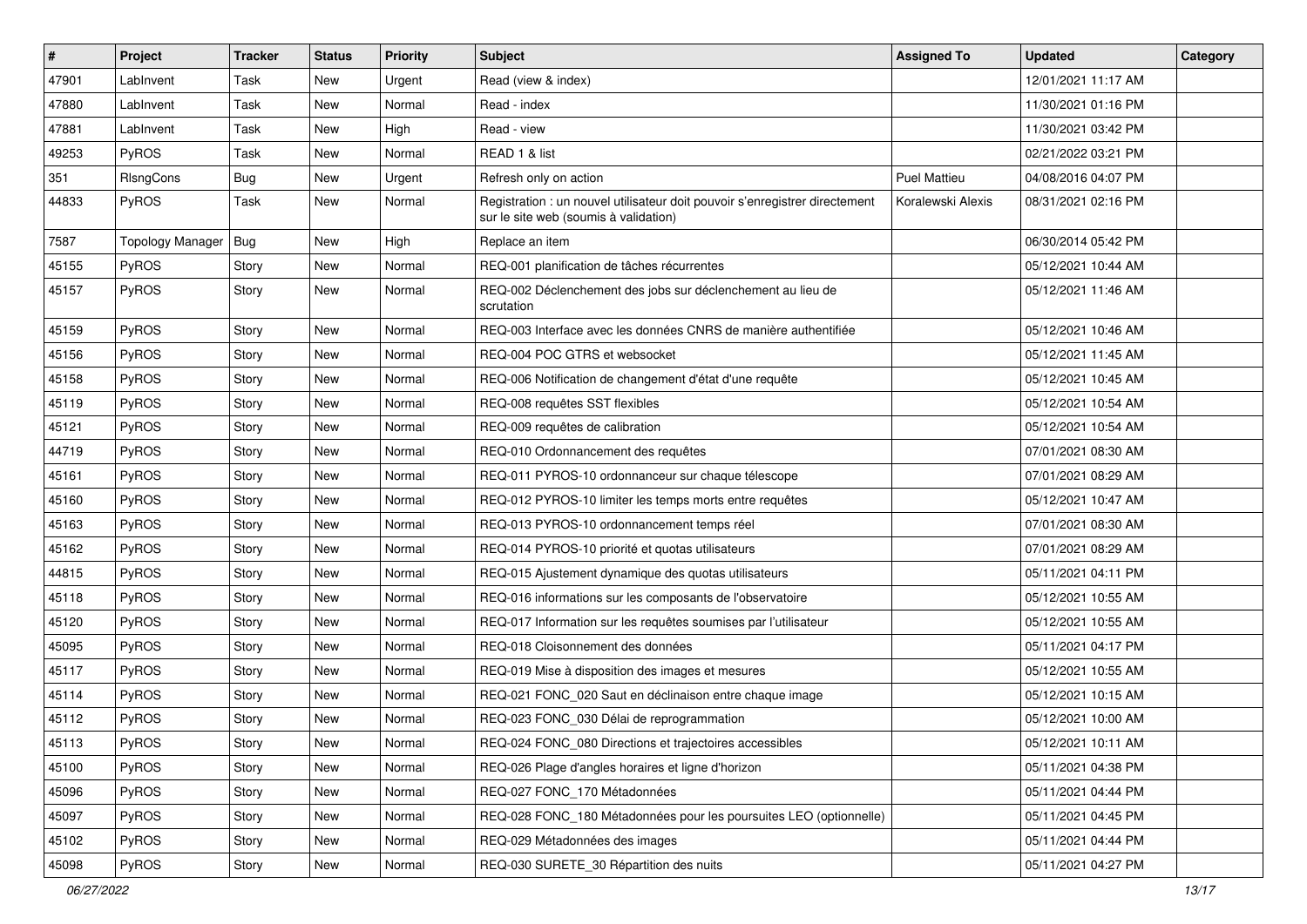| $\vert$ # | Project      | <b>Tracker</b> | <b>Status</b> | <b>Priority</b> | <b>Subject</b>                                                                          | <b>Assigned To</b> | <b>Updated</b>      | Category |
|-----------|--------------|----------------|---------------|-----------------|-----------------------------------------------------------------------------------------|--------------------|---------------------|----------|
| 45132     | PyROS        | Story          | New           | Normal          | REQ-031 SURETE_040 Automatisation du bâtiment                                           |                    | 05/12/2021 10:32 AM |          |
| 45122     | PyROS        | Story          | New           | Normal          | REQ-032 automatisation du bâtiment et du télescope                                      |                    | 05/12/2021 10:27 AM |          |
| 45103     | PyROS        | Story          | New           | Normal          | REQ-033 SURETE 050 Prise en compte de la météo                                          |                    | 03/16/2022 04:42 PM |          |
| 45101     | PyROS        | Story          | New           | Normal          | REQ-034 SURETE_080 Coupure électrique                                                   |                    | 03/16/2022 04:42 PM |          |
| 45115     | PyROS        | Story          | New           | Normal          | REQ-035 SURETE_130 Maintenance à distance                                               |                    | 05/12/2021 10:56 AM |          |
| 45123     | PyROS        | Story          | New           | Normal          | REQ-036 logiciel pour la maintenance à distance                                         |                    | 05/12/2021 10:28 AM |          |
| 45099     | PyROS        | Story          | <b>New</b>    | Normal          | REQ-037 SURETE 140 Vérification du fonctionnement du télescope :<br>calibration         |                    | 05/11/2021 04:35 PM |          |
| 45124     | PyROS        | Story          | New           | Normal          | REQ-038 focalisation, alignement,                                                       |                    | 05/12/2021 10:29 AM |          |
| 45116     | PyROS        | Story          | New           | Normal          | REQ-039 SURETE_160 Sauvegarde des pannes                                                |                    | 05/12/2021 10:56 AM |          |
| 45125     | <b>PyROS</b> | Story          | New           | Normal          | REQ-041 information sur les composants (ajout)                                          |                    | 05/12/2021 10:29 AM |          |
| 45133     | PyROS        | Story          | New           | Normal          | REQ-042 SURETE_170 Sécurité des personnes : système d'arrêt<br>automatique              |                    | 05/12/2021 10:33 AM |          |
| 45134     | PyROS        | Story          | New           | Normal          | REQ-043 SURETE_180 Sécurité des personnes : lumière                                     |                    | 05/12/2021 10:33 AM |          |
| 45127     | PyROS        | Story          | New           | Normal          | REQ-044 SURETE_190 Sécurité des personnes : système d'arrêt<br>d'urgence                |                    | 05/12/2021 10:30 AM |          |
| 45128     | PyROS        | Story          | New           | Normal          | REQ-045 SECURITE_200 Système d'alerte                                                   |                    | 03/16/2022 04:42 PM |          |
| 45129     | PyROS        | Story          | New           | Normal          | REQ-046 SURETE_210 Arrêt du système en cas de condition<br>météorologiques défavorables |                    | 03/16/2022 04:42 PM |          |
| 45130     | PyROS        | Story          | New           | Normal          | REQ-047 SURETE_240 Sauvegarde des données brutes                                        |                    | 03/16/2022 04:42 PM |          |
| 45126     | PyROS        | Story          | New           | Normal          | REQ-048 sauvegarde des données brutes                                                   |                    | 03/16/2022 04:43 PM |          |
| 45131     | PyROS        | Story          | New           | Normal          | REQ-049 SURETE_250 Transfert des données                                                |                    | 03/16/2022 04:16 PM |          |
| 45135     | PyROS        | Story          | <b>New</b>    | Normal          | REQ-050 SURETE_260 Système informatique (SSI)                                           |                    | 03/16/2022 04:42 PM |          |
| 45153     | PyROS        | Story          | New           | Normal          | REQ-051 Sécurité des systèmes informatique (SSI)                                        |                    | 03/16/2022 04:44 PM |          |
| 45136     | PyROS        | Story          | New           | Normal          | REQ-052 ERGO_020 Operabilité                                                            |                    | 05/12/2021 10:34 AM |          |
| 45137     | PyROS        | Story          | New           | Normal          | REQ-053 ERGO_030 Formation                                                              |                    | 05/12/2021 10:35 AM |          |
| 45139     | PyROS        | Story          | New           | Normal          | REQ-054 Documentation et Formation                                                      |                    | 05/12/2021 10:35 AM |          |
| 45138     | PyROS        | Story          | New           | Normal          | REQ-055 ERGO 040 Documentation                                                          |                    | 05/12/2021 10:35 AM |          |
| 45141     | PyROS        | Story          | New           | Normal          | REQ-056 INTERFACE_010 Interfaçage avec PyROS                                            |                    | 05/12/2021 10:36 AM |          |
| 45140     | PyROS        | Story          | New           | Normal          | REQ-057 Interfaçage avec TAROT NC                                                       |                    | 05/12/2021 10:36 AM |          |
| 45142     | PyROS        | Story          | New           | Normal          | REQ-058 QUALIF_010 Qualification technique                                              |                    | 05/12/2021 10:37 AM |          |
| 45147     | PyROS        | Story          | New           | Normal          | REQ-059 Qualification technique                                                         |                    | 05/12/2021 10:40 AM |          |
| 45144     | PyROS        | Story          | New           | Normal          | REQ-060 JUSTIF_010 Justification de la définition                                       |                    | 05/12/2021 10:38 AM |          |
| 45143     | PyROS        | Story          | New           | Normal          | REQ-061 Justification de la définition                                                  |                    | 05/12/2021 10:37 AM |          |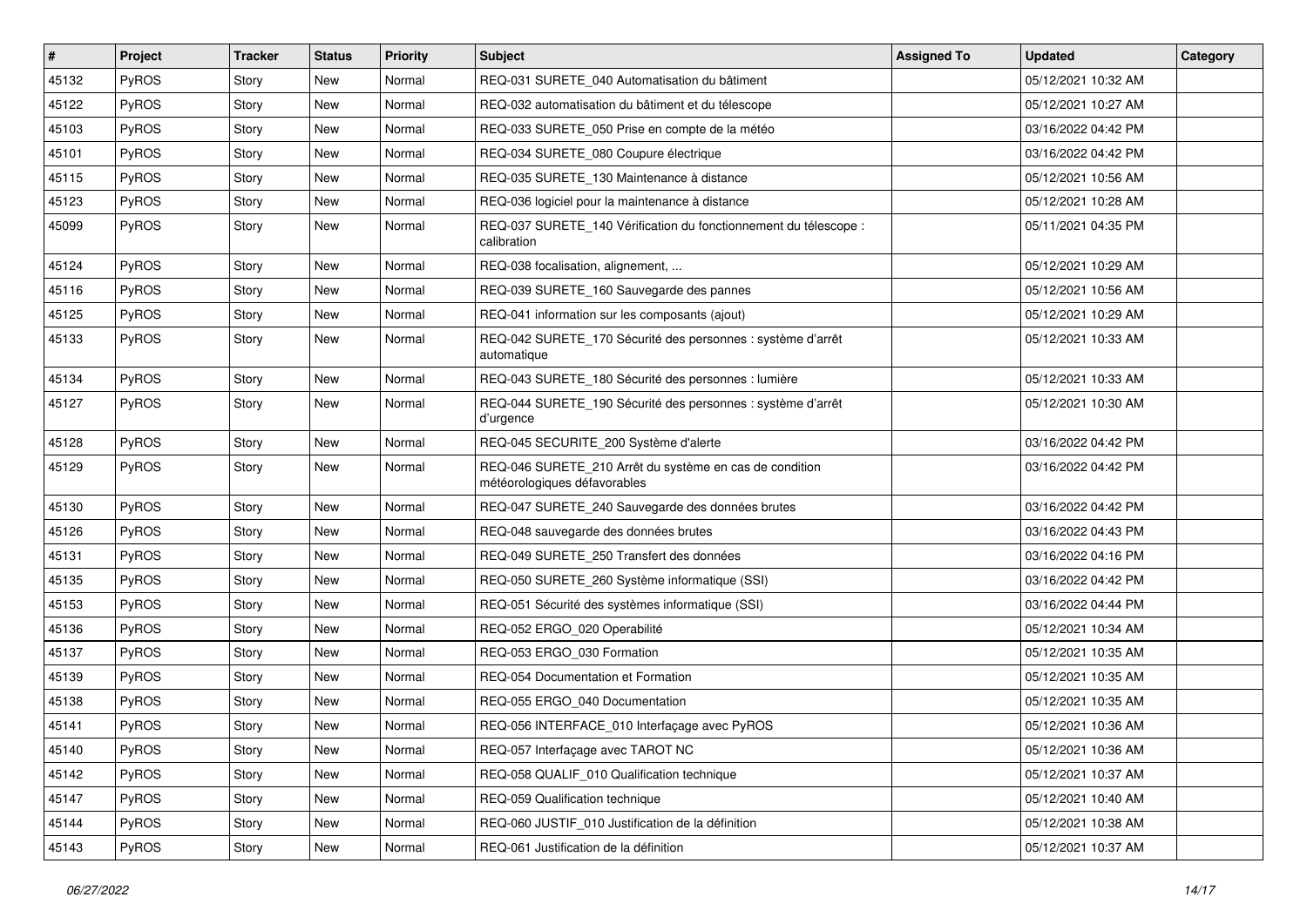| $\vert$ # | Project      | <b>Tracker</b> | <b>Status</b> | <b>Priority</b> | <b>Subject</b>                                                                                                          | <b>Assigned To</b> | <b>Updated</b>      | Category |
|-----------|--------------|----------------|---------------|-----------------|-------------------------------------------------------------------------------------------------------------------------|--------------------|---------------------|----------|
| 45145     | PyROS        | Story          | New           | Normal          | REQ-062 QUALIF_020 Qualification opérationnelle                                                                         |                    | 05/12/2021 10:39 AM |          |
| 45148     | PyROS        | Story          | <b>New</b>    | Normal          | REQ-063 Qualification opérationnelle                                                                                    |                    | 05/12/2021 10:40 AM |          |
| 45146     | PyROS        | Story          | New           | Normal          | REQ-064 Déploiement                                                                                                     |                    | 05/12/2021 10:39 AM |          |
| 45150     | PyROS        | Story          | New           | Normal          | REQ-066 QUALIF_030 Exigence                                                                                             |                    | 05/12/2021 10:41 AM |          |
| 45149     | PyROS        | Story          | <b>New</b>    | Normal          | REQ-067 Qualification des exigences                                                                                     |                    | 05/12/2021 10:41 AM |          |
| 45152     | PyROS        | Story          | New           | Normal          | REQ-068 ACCEPT_010 Plan de validation et d'essai                                                                        |                    | 05/12/2021 10:42 AM |          |
| 45151     | PyROS        | Story          | <b>New</b>    | Normal          | REQ-069 Plan de validation et d'essai                                                                                   |                    | 05/12/2021 10:42 AM |          |
| 45154     | <b>PyROS</b> | Story          | New           | Normal          | REQ-070 SSI_010 Spécifications techniques SSI                                                                           |                    | 03/16/2022 04:42 PM |          |
| 44814     | PyROS        | Story          | New           | Normal          | REQ-101 Logs                                                                                                            |                    | 03/16/2022 04:38 PM |          |
| 45175     | PyROS        | Story          | <b>New</b>    | Normal          | REQ-102 Surveillance et sécurisation de la BD                                                                           |                    | 03/16/2022 04:38 PM |          |
| 45176     | PyROS        | Story          | New           | Normal          | REQ-103 Connexion unique pour accéder à tous les services, si possible<br>via annuaire LDAP                             |                    | 05/12/2021 12:10 PM |          |
| 45177     | PyROS        | Story          | New           | Normal          | REQ-104 Rôles utilisateurs (profils)                                                                                    |                    | 05/12/2021 12:11 PM |          |
| 45178     | PyROS        | Story          | New           | Normal          | REQ-105 Pouvoir enlever une séquence (scène) déposée pour en<br>déposer une autre                                       |                    | 05/12/2021 12:11 PM |          |
| 45179     | PyROS        | Story          | New           | Normal          | REQ-106 Requete appartient à un SP (lié à un PI qui est lié à des users)                                                |                    | 05/12/2021 12:12 PM |          |
| 45180     | <b>PyROS</b> | Story          | New           | Normal          | REQ-107 Suivi complet d'une requête, depuis son dépot, jusqu'à son<br>exécution, en passant par sa planification        |                    | 05/12/2021 12:12 PM |          |
| 45181     | PyROS        | Story          | <b>New</b>    | Normal          | REQ-108 Pouvoir déposer dans différents systèmes de coordonnées                                                         |                    | 02/22/2022 04:38 PM |          |
| 45182     | PyROS        | Story          | New           | Normal          | REQ-109 Afficher infos utiles sur les requetes/séquences                                                                |                    | 05/12/2021 12:13 PM |          |
| 45183     | PyROS        | Story          | New           | Normal          | REQ-110 Arrêt et redémarrage automatique en cas de coupure électrique                                                   |                    | 03/16/2022 04:38 PM |          |
| 45184     | PyROS        | Story          | <b>New</b>    | Normal          | REQ-111 Mise en sécurité automatique en cas de cyclone                                                                  |                    | 03/16/2022 04:38 PM |          |
| 45185     | PyROS        | Story          | <b>New</b>    | Normal          | REQ-112 Planification des séquences : Flexibilité                                                                       |                    | 05/12/2021 12:14 PM |          |
| 45186     | <b>PyROS</b> | Story          | New           | Normal          | REQ-113 Planification des séquences : Efficacité, efficience                                                            |                    | 05/12/2021 12:15 PM |          |
| 45187     | PyROS        | Story          | New           | Normal          | REQ-114 Planification des séquences : Equité                                                                            |                    | 05/12/2021 12:15 PM |          |
| 45188     | <b>PyROS</b> | Story          | New           | Normal          | REQ-115 Calibration : traiter efficacement les fichiers de calibration DBF<br>(dark, bias, flat)                        |                    | 05/12/2021 12:15 PM |          |
| 45189     | PyROS        | Story          | New           | Normal          | REQ-116 Calibration astro: trouver une solution quand l'image est<br>distendue (distortion)                             |                    | 05/12/2021 12:16 PM |          |
| 45190     | $ $ PyROS    | Story          | I New         | Normal          | REQ-117 Calibration : génération des images de calibration en fonction<br>du temps (DBF) (Dark dépend du temps pose)    |                    | 05/12/2021 12:16 PM |          |
| 45191     | PyROS        | Story          | New           | Normal          | REQ-118 Avoir un obturateur sur les caméras (Utile pour faire les Dark)                                                 |                    | 05/12/2021 12:16 PM |          |
| 45192     | PyROS        | Story          | New           | Normal          | REQ-119 Analyse images : le service de traitement d'images doit être<br>interopérable (à distance, par service externe) |                    | 05/12/2021 12:17 PM |          |
| 45193     | PyROS        | Story          | New           | Normal          | REQ-120 Pages web dédiées pour gérer différents besoins                                                                 |                    | 05/12/2021 12:17 PM |          |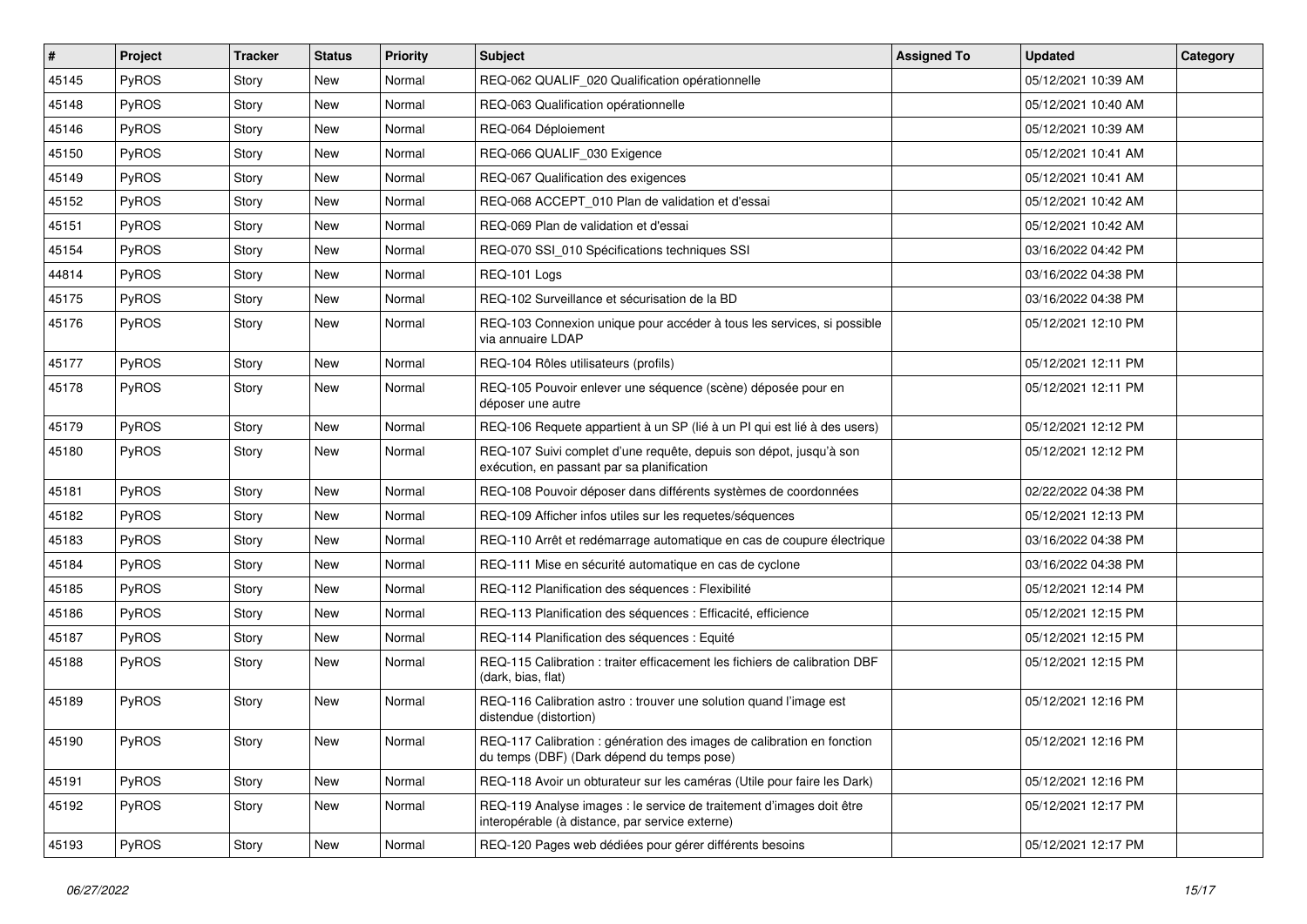| $\vert$ # | Project         | <b>Tracker</b> | <b>Status</b> | <b>Priority</b> | <b>Subject</b>                                                                              | <b>Assigned To</b> | <b>Updated</b>      | Category |
|-----------|-----------------|----------------|---------------|-----------------|---------------------------------------------------------------------------------------------|--------------------|---------------------|----------|
| 45194     | PyROS           | Story          | New           | Normal          | REQ-121 Limiter le nombre d'essais de connexion d'un utilisateur                            |                    | 05/12/2021 12:17 PM |          |
| 45195     | PyROS           | Story          | <b>New</b>    | Normal          | REQ-122 Page information état agent                                                         |                    | 05/12/2021 12:18 PM |          |
| 44813     | PyROS           | Story          | New           | Normal          | REQ-123 Architecture extensible et Extensions privatisables                                 |                    | 05/12/2021 12:21 PM |          |
| 44816     | PyROS           | Story          | New           | Normal          | REQ-201 Définir une esthétique Tarot                                                        |                    | 05/12/2021 11:53 AM |          |
| 44817     | PyROS           | Story          | <b>New</b>    | Normal          | REQ-202 Deux types de connexion utilisateurs (LDAP ou sans)                                 |                    | 05/11/2021 03:43 PM |          |
| 45164     | PyROS           | Story          | New           | Normal          | REQ-203 GUI multilingue (choix de la langue)                                                |                    | 05/12/2021 11:55 AM |          |
| 45165     | PyROS           | Story          | <b>New</b>    | Normal          | REQ-204 Architecture site, différents espaces selon les roles                               |                    | 05/12/2021 11:56 AM |          |
| 45166     | <b>PyROS</b>    | Story          | New           | Normal          | REQ-205 Bandeau en haut de pages pour messages d'info ou<br>avertissement                   |                    | 05/12/2021 11:56 AM |          |
| 45167     | PyROS           | Story          | New           | Normal          | REQ-206 Espace mutualisé (comme CADOR)                                                      |                    | 05/12/2021 11:57 AM |          |
| 45168     | <b>PyROS</b>    | Story          | New           | Normal          | REQ-207 Rapports de synthèse, outils de monitoring                                          |                    | 05/12/2021 11:57 AM |          |
| 45169     | PyROS           | Story          | <b>New</b>    | Normal          | REQ-208 Lecture et téléchargement des images                                                |                    | 05/12/2021 11:57 AM |          |
| 45170     | PyROS           | Story          | New           | Normal          | REQ-209 Lecture des logs                                                                    |                    | 05/12/2021 11:58 AM |          |
| 45171     | PyROS           | Story          | New           | Normal          | REQ-210 Affichage contenu BD                                                                |                    | 05/12/2021 11:58 AM |          |
| 45172     | PyROS           | Story          | <b>New</b>    | Normal          | REQ-211 Allsky scan                                                                         |                    | 05/12/2021 11:58 AM |          |
| 45173     | PyROS           | Story          | <b>New</b>    | Normal          | REQ-212 Espace privé pour extensions et déploiement sans git                                |                    | 05/12/2021 12:00 PM |          |
| 45174     | PyROS           | Story          | New           | Normal          | REQ-213 Sauvegarde temporaire des images brutes pour opérations de<br>maintenance           |                    | 05/12/2021 12:01 PM |          |
| 45035     | PyROS           | Task           | New           | Normal          | Resilience (failure tolerance)                                                              |                    | 05/06/2021 12:58 PM |          |
| 45034     | PyROS           | Task           | <b>New</b>    | Normal          | Resilience (failure tolerance)                                                              |                    | 05/06/2021 12:58 PM |          |
| 49872     | PyROS           | Task           | New           | Normal          | Restauration de la config par défaut                                                        |                    | 03/15/2022 11:10 PM |          |
| 2753      | Pipelet         | <b>Bug</b>     | New           | Urgent          | retrieve hook name from source code                                                         |                    | 05/22/2012 02:36 PM |          |
| 47913     | LabInvent       | Task           | <b>New</b>    | Normal          | ROLES (profils)                                                                             |                    | 11/30/2021 01:39 PM |          |
| 44843     | PyROS           | Task           | <b>New</b>    | Normal          | ROLES : Un utilisateur peut avoir plusieurs roles                                           |                    | 06/18/2021 03:15 PM |          |
| 2112      | LC <sub>2</sub> | Feature        | New           | Low             | Rorc lib                                                                                    |                    | 04/08/2013 06:11 PM |          |
| 49152     | PyROS           | Task           | <b>New</b>    | Normal          | RUN/EXEC - Start & Stop software (et Agents)                                                |                    | 05/24/2022 02:55 PM |          |
| 44916     | PyROS           | Task           | New           | Normal          | Rythmer : Agir sur le système pour lui donner un rythme en fonction du<br>temps (nuit/jour) |                    | 04/30/2021 12:43 PM |          |
| 44919     | PyROS           | <b>Task</b>    | New           | Normal          | Sauvegarder (logger) les différents changements d'état                                      |                    | 12/15/2021 07:37 AM |          |
| 44903     | PyROS           | Task           | New           | Normal          | Save raw data                                                                               |                    | 12/15/2021 07:34 AM |          |
| 49151     | PyROS           | Task           | New           | Normal          | Script central (pyros.py)                                                                   |                    | 01/31/2022 11:36 AM |          |
| 48270     | PyROS           | Task           | New           | Normal          | SCRIPT INSTALL/UPDATE (PYROS/pyros.py) (uniquement pour la partie<br>install & update)      |                    | 02/23/2022 05:57 PM |          |
| 49149     | PyROS           | Task           | New           | High            | SCRIPT RUN (PYROS/pyros.py) (uniquement pour la partie execution)                           |                    | 05/24/2022 02:55 PM |          |